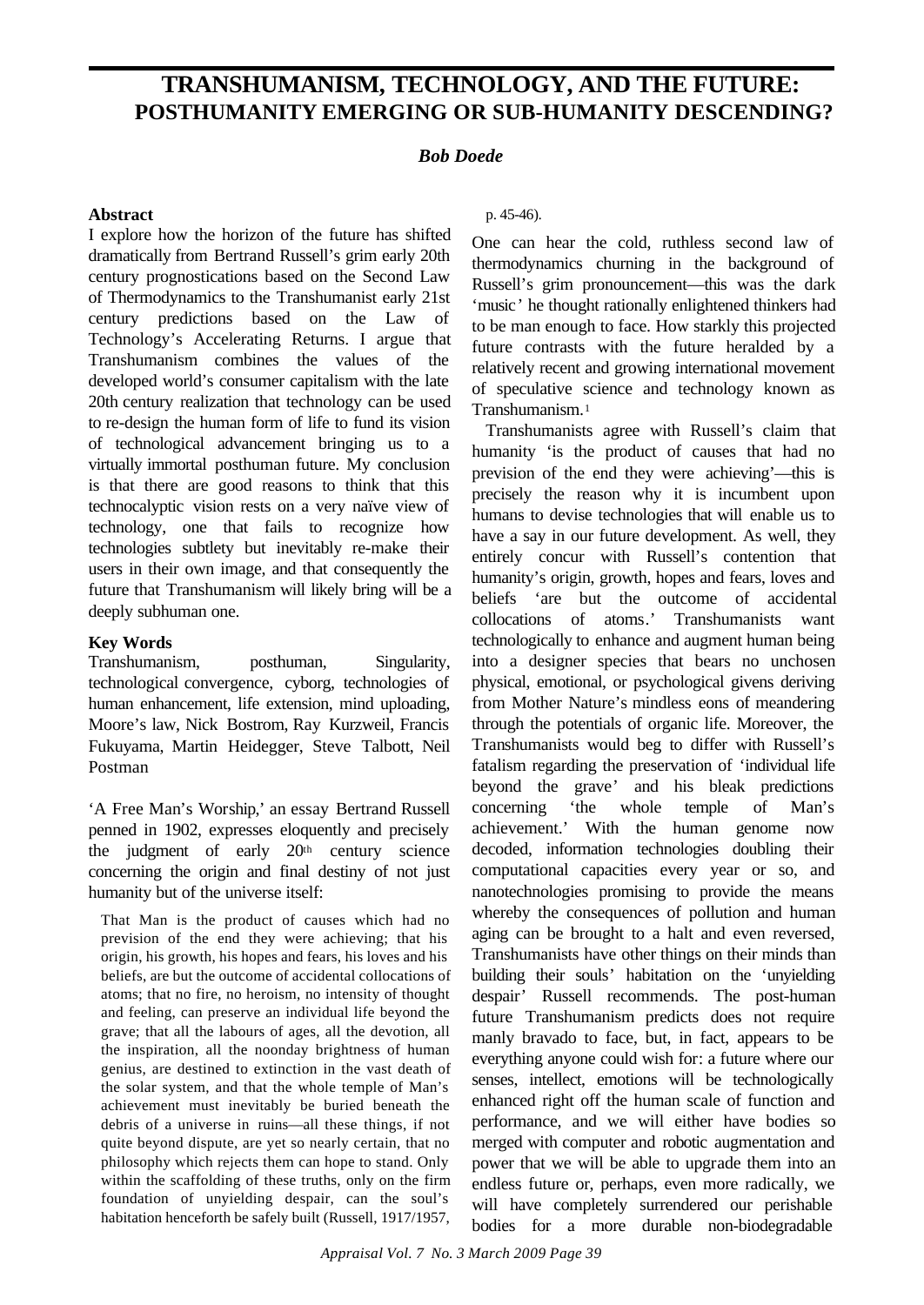platform so as to take up permanent residence in the virtual worlds of cyberspace (Bostrom, 2005, p. 10).

How the future has changed in just over a century! Clearly 'the future ain't what it used to be!' <sup>2</sup> One might reasonably wonder, therefore, how we, in one century, got from the dismal and depressing future dictated by the science of Russell's turn of the century essay to the bright and promising future of today's Transhumanism?

My paper's fundamental project is to introduce the recent and still largely unknown Transhumanist movement to a broader audience and to raise a few concerns regarding the movement's assumptions about technology and human nature and how these assumptions fund its radically optimistic vision of a posthuman future. I believe that Transhumanism's spectacular pretensions are worthy of careful consideration because they invite us, like no other movement past or present, to rethink the question of technology and its place in shaping our self-understanding and social imaginaries. I'm convinced that it is crucially important to understand Transhumanism and to raise consciousness of its covert and overt workings in our culture because this movement embodies within its doctrines and visionary speculations the subtle and mostly unrecognized trajectories of the consumerist and therapeutic dimensions of our late capitalist culture, both the Id (narcissistic hedonist yearnings) and Super-ego (fanatical perfectionist pursuits) of western civilization.

Just a few years ago Francis Fukuyama referred to Transhumanism as 'the world's most dangerous idea,' (Fukuyama, 2004) a sentiment typical of the bioconservative view shared by Leon Kass, Jeremy Rifkin, Bill McKribben, and many others. Yet most recently an article entitled 'Ten Ideas Changing the World Now' in *Time Magazine* listed Transhumanism (aka, Amortality) as the fifth most important idea of 2009 (Meyer, March 12, 2009). So what exactly is Transhumanism that it should elicit such apprehension and such acclamation?

# *1. A closer look at Transhumanism*

Transhumanism may be justly described as an interdisciplinary and international movement whose project is to *trans*form human nature through technological interventions so radical that *Homo sapiens* will *trans*ition in the relatively near future into a superior successor post-human species, one that *trans*cends the fragilities and failures of our fleshly finitude. Transhumanists believe our technological ingenuity has brought us to the place that we can now begin to dissolve '[t]he bonds that tie us to nature's biological ancient, accidental design' (Natasha Vita-More, 2004, p. 2), that through our technological prowess we are maturing out of our evolutionary adolescence and are now posed finally to take control of our own evolution.

Transhumanism is not a static or crystallized doctrine—it has already had its share of schisms and internecine skirmishes. Rather Transhumanism is better understood as a strange attractor that draws around itself an array of diverse techo-futurist views whose underlying unity rests in a common commitment to an optimistic and instrumentalist reading of technology and an informational conception of self. This recent but quickly growing movement is part science, part philosophy, but also part science-fiction, and I might add, part faith: in short, a strange brew of bits from Plato, Bacon, Hobbes, Nietzsche, Ayn Rand, Marvin Minsky, thrown into a rather thick broth of commitments deriving from Enlightenment liberal humanism and advanced consumerist and therapeutic capitalism.

To many readers who are not familiar with the Transhumanist movement, their ideas and vision of our species' future will hardly merit serious attention and will likely be written off as a tissue of cleverly interwoven science fictions. However, whether Tranhumanism's predicted future is even probable or its doctrines conceptually coherent is not what is most significant about the movement (although I will devote some time showing why their vision of the future attains to a certain plausibility given the trajectory of technological advancement in the world today). The real significance of Transhumanism is, I believe, what its pretensions actually signal about the state of western culture today and how its rather dramatic claims are nourished through roots extending deeply into the modern west's sensibility. It seems to me that a Transhumanist future of sorts is *in a sense* already here, having arrived before it has begun, and although we can't see it directly, we can see it reflected in the metaphors, models, and images that subtly imbricate ourselves in the computational register that, as we'll see, funds most of its techno-futurist aspirations.<sup>3</sup>

Despite its rather shocking features, I suspect we all can understand the Transhumanism's quest and can feel its allure. Just spend a few minutes watching the evening news and you too will be susceptible to believing that *Homo sapiens*, despite thousands of years of seeking to realize its best intentions through education, will power, and religion, has failed miserably. We are still killing each other and in the most heinous ways, our nations are at war with each other, our cities and our highest levels of government are filled with crime, and all the while our bodies are aging mercilessly, racked with diseases, depression, psychosis, and profound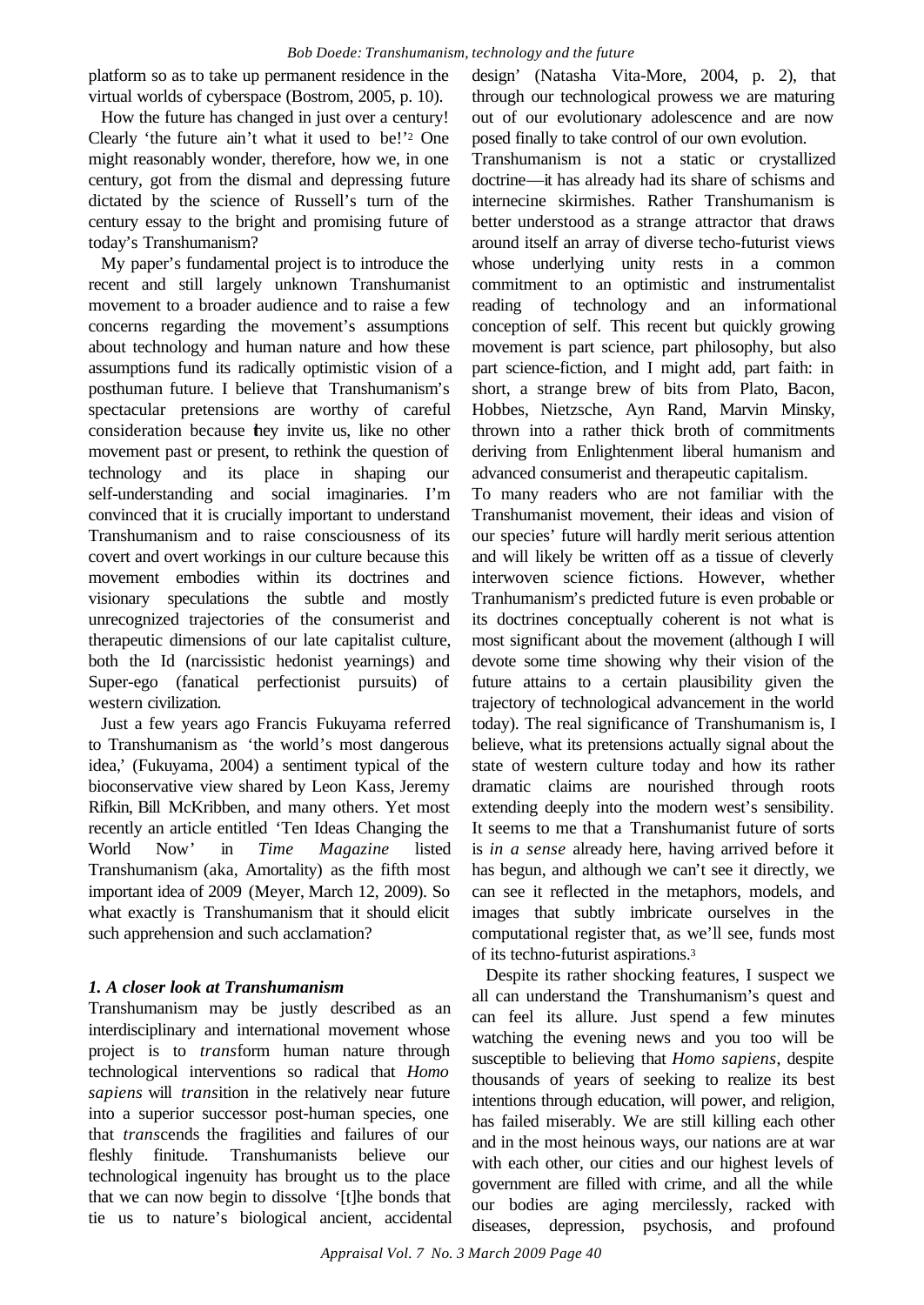anxieties. It certainly does seem that Mother Nature, that ancient and blind watch-maker, has really fallen down on the job, and she can't seem to get back up. All the past efforts of humanist reform and religious education have failed to de-bug the product of her best efforts; the soft technologies of self-discipline, moral education, social engineering, and religious indoctrination have all but failed to produce a kinder and gentler human being. Surely something must be done. Transhumanists believe it is time to step up to the plate and take over Mother Nature's remit, convinced that they possess the techno-savvy to transform humanity into new and improved forms of being.

Some of the most vocal advocates of this doctrine are widely recognized and deeply respected scientists and academicians, whose impressive pedigree has earned immense funding for their R & D projects from the US Department of Defense and from the dot-com sector. Included in a broad definition of Transhumanism are Marvin Minsky, Toshiba Professor of Media Arts and Sciences, Professor of Electrical Engineering and Computer Science at MIT, and author of nine books, including the highly acclaimed *Society of Mind* (Simon and Schuster); Hans Moravec, founder of the Mobile Robot Laboratory of Carnegie Mellon University, the largest robotics lab in the country, presently Chief Scientist at Seegrid Corporation and author of *Mind Children: The Future of Robot and Human Intelligence* (Harvard) and *Robot: Mere Machine to Transcendent Mind* (Oxford); Nick Bostrom, a philosophy professor at Oxford and Director of its Institute for the Future of Humanity; Kevin Warwick, professor of Cybernetics at the University of Reading, strong proponent of cyborgism, and author of *March of the Machines* (U of Illinois Press); Ray Kurzweil, world renown inventor of numerous AI technologies, member of the US Patent Office's National Inventors Hall of Fame, and author of *The Age of Intelligent Machines* (MIT) and *The Age of Spiritual Machines* (Viking); Frank Tipler, Professor of Mathematics, Tulane University, and author of *The Physics of Immorality* (Doubleday)—to name just a few of its more prominent exponents.

In what follows, I want to explain how we moved from Russell's bleak prognostications about the future based on early 20th century science to the bright and enticing Transhumanist depictions of the future based on 21st century technoscience. Next I will look at the theoretical feasibility of a Transhumanist future by examining the convergent and exponential development of contemporary technology. Then I will take a quick look at the practical probabilities that our culture will actually

take up the Transhumanist trajectory by looking at some human enhancement technologies already available and a few being developed and likely to be available soon. Before I conclude with an effort to place Transhumanist aspirations in a narrative of nostalgic recovery, I will identify and challenge the rather naïve assumptions about technology and the nature of human being that underwrite Transhumanist visions of the future, arguing that their facile instrumentalist reading of technology inclines them to wildly inadequate ideas about human flourishing and blinds them to the profoundly subhuman features their Posthuman futures would possess.

# *2. The shifting ground of the soul's habitation*

How is it that the horizon of the future has so dramatically shifted in the hundred years separating the early twentieth century from the early twenty-first century? I'm convinced that the most significant factor fuelling the buoyant eschatology of Transhumanism is that the technologies are now within sight that will enable us to surmount, or to put it more relevantly to our topic, *transcend*, the limitations and demands of our species' genome, and therefore human nature itself.

Francis Fukuyama argues that this dramatic change of outlook on the future is the result of the promise of recent biotechnological advances. He recognizes that emerging biotechnology will in all likelihood (and in the not too distant future) enable us to actually change human nature, bringing to us heavy and arduous moral responsibilities, for we are about to enter a brave new world of possibilities that will untether us from the past and its social, political, and ethical reserves of wisdom. Fukuyama's realization of the monumental significance of technology's capacity to, as it were, morph humans out of their nature, led him to repudiate the original thesis of his ground-breaking book The End of History and the Last Man. The central thesis of The End of History was that the evolutionary logic of human history has brought human history to its telos, stabilizing the global population in liberal democratic market economies. When Fukuyama wrote The End of History in 1992, he believed that human nature was the ultimate and final constraint on the social, political and economic future of our species because he believed the constant of an unchanging human nature would keep social, political, and economic experiments on a short leash—an understanding of things amply corroborated by the fact that in the past all utopian projects of social engineering (most recently socialist Marxism)—have come to grief by running into 'the brick wall of human nature' (Fukuyama, 1999, p. 14).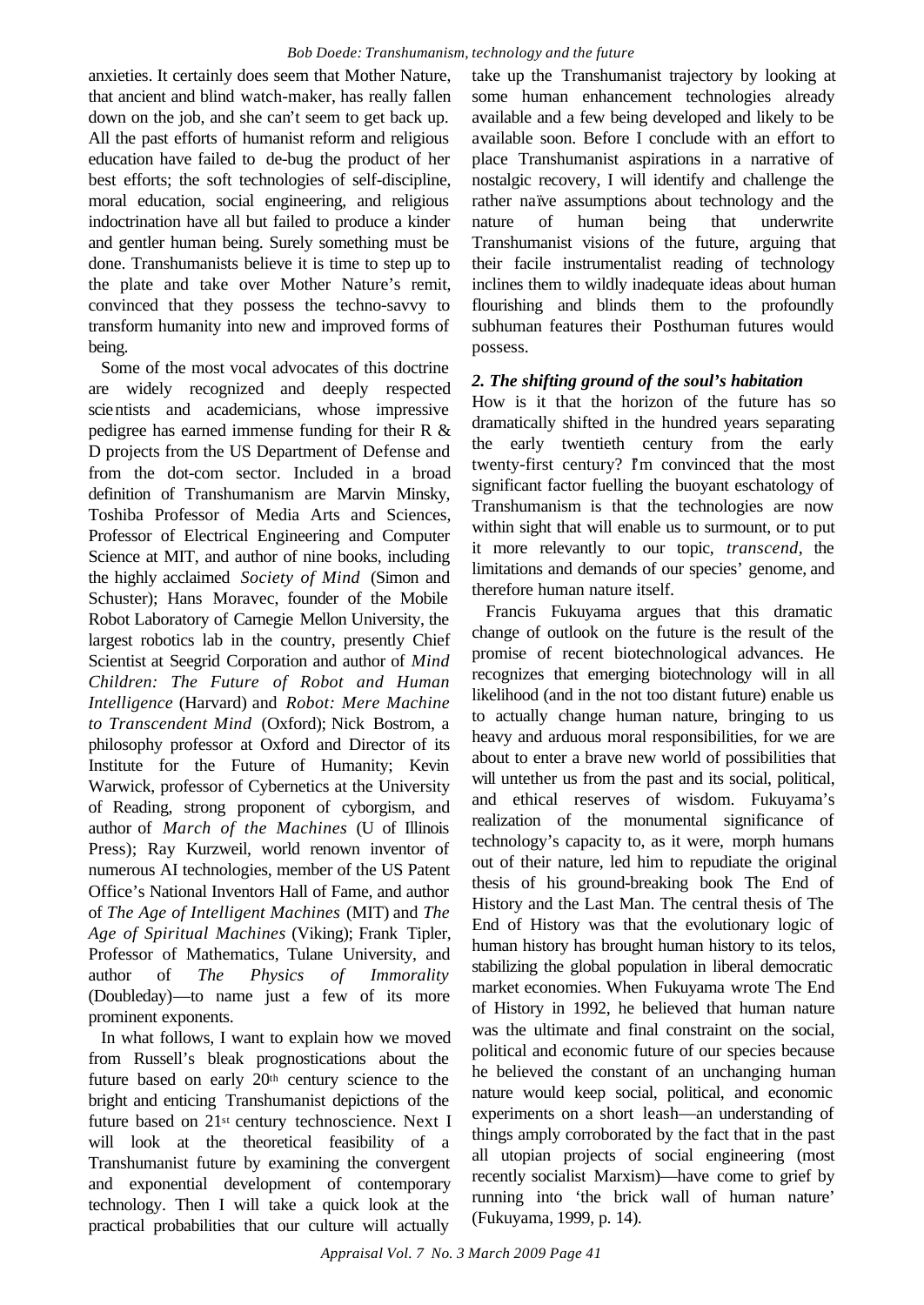But when human nature itself becomes an object of technological manipulation and design, everything changes—not just the game and game plan, but the players themselves:

If human beings are infinitely malleable, if culture [and most determinatively, biotechnology] can overwhelm nature in shaping basic human drives and preferences … then clearly no particular set of political and economic institutions, and certainly no liberal democratic ones, can ever be said to be, in Kojeve's phrase 'completely satisfying'. … The ultimate implication of this is that biotechnology will be able to accomplish what the radical ideologies of the past, with their unbelievably crude techniques, were unable to accomplish: to bring about a new type of human being. (Fukuyama, 1999, 14-15)

In the past, new political aims and social innovations had to mesh with the given of human nature, and this put some heavy constraints on what futures could be reasonably expected. However, with biotechnologies that enable us to re-design human nature, the sky is [not even] the limit. With the biotech means to morph ourselves as we please, we can remake human nature to mesh with any vision of the future we can imagine. What this means essentially is that we can choose what nature our species will possess in the future, and the looming question is what norms or values or ends will direct our choice. If biotech has rendered human nature entirely revisable, then it has no grain to direct or constrain our designs on it. And so whose designs will our successor posthuman artifacts likely bear? I have little doubt that in our vastly consumerist, media-saturated capitalist economy, market forces will have their way.<sup>4</sup>

If Fukuyama is right, then we see that the Transhumanists are vigorously pursuing changing technology's traditional 'direction of fit'. Traditionally, technology has always been used to reshape the world to better fit the limits and potentialities of our ancient and unchanging human nature. But to the Transhumanist, buoyed up with the promise of the biotech revolution, human nature is viewed as nothing more than a technical problem. They are confident that before long, we will be able to re-design human nature into a better fit with the brave new world that our technologies—which themselves are held under the sway of our deeply consumerist economies—are birthing. Perhaps the fact that our most technologically advanced countries are the least happy, most discontent and heavily medicated countries in the world is not really a coincidence. Perhaps these are rather indicators of the need to revamp human nature to better mesh with the inhumane (or post-humane) pace and social exigencies that our technologies, and the economies that feed them, have already entrenched as normal features of our lives? As Scott Lash confesses in his *Critique of Information*: 'I operate as a man-machine interface—that is, as a technological form of natural life—because I must necessarily navigate through technological forms of social life. … Because my forms of social life are so normally and chronically at-a-distance, I cannot navigate these distances, I cannot achieve sociality apart from my machine interface,' (Lash, 2002, p. 15).

Past utopian regimes sought to socially engineer a new way of being human. Even the more dreadful Nazi attempts to artificially standardize (via eugenics) a certain type of human being remained brutally faithful to their species and to a humanism however thinned out it might have been. Transhumanism, in contrast, has entirely given up on the long-term viability of human being, viewing it as a botched work-in-progress of the Blind Watchmaker. It is time, therefore, that we become willing accomplices to development of a successor species, a posthuman species better fit for the coming techno-future whose pre-figurations in our culture today have already begun to overwhelm our abilities to cope. Transhumanism does not withdraw in horror at this program of self-immolation, but instead calls us to recognize the nobility of our fate, viz., that of serving ourselves up as the 'transition form' to a new more promising species of post-human 'mind children' who will live forever in a technoverse aflame with information. Hans Moravec, Transhumanist extraordinaire, devotes a whole chapter in his book, Robot: Mere Machine to Transcendent Mind, to detailing how we parents can gracefully retire into extinction as our mind children outgrow us, create their own goals, go their own way 'with us perhaps a fond memory—but that too is the way of children' (Moravec, 1999, p. 78). Here it is instructive to note, that so far, our only self-replicating 'mind children' are computer viruses!

It is abundantly clear that technology plays a central role in leveraging Transhumanist visions of the future. Without the techno-optimism that gilds its every proposal, Transhumanism is little more than a whistling in the dark for the messianic Ubermensch. I want to explore in some detail, therefore, how Transhumanists take their bearings on the future from the accelerating pace of technological development.

#### *3. Technology: Convergence and Singularity*

When Transhumanists look to the future, they see it as indelibly shaped by the forces of the accelerating returns of technology. In fact, Transhumanists see two contemporary trends in technology—namely, the increasing convergence of technological domains of research and development and the developed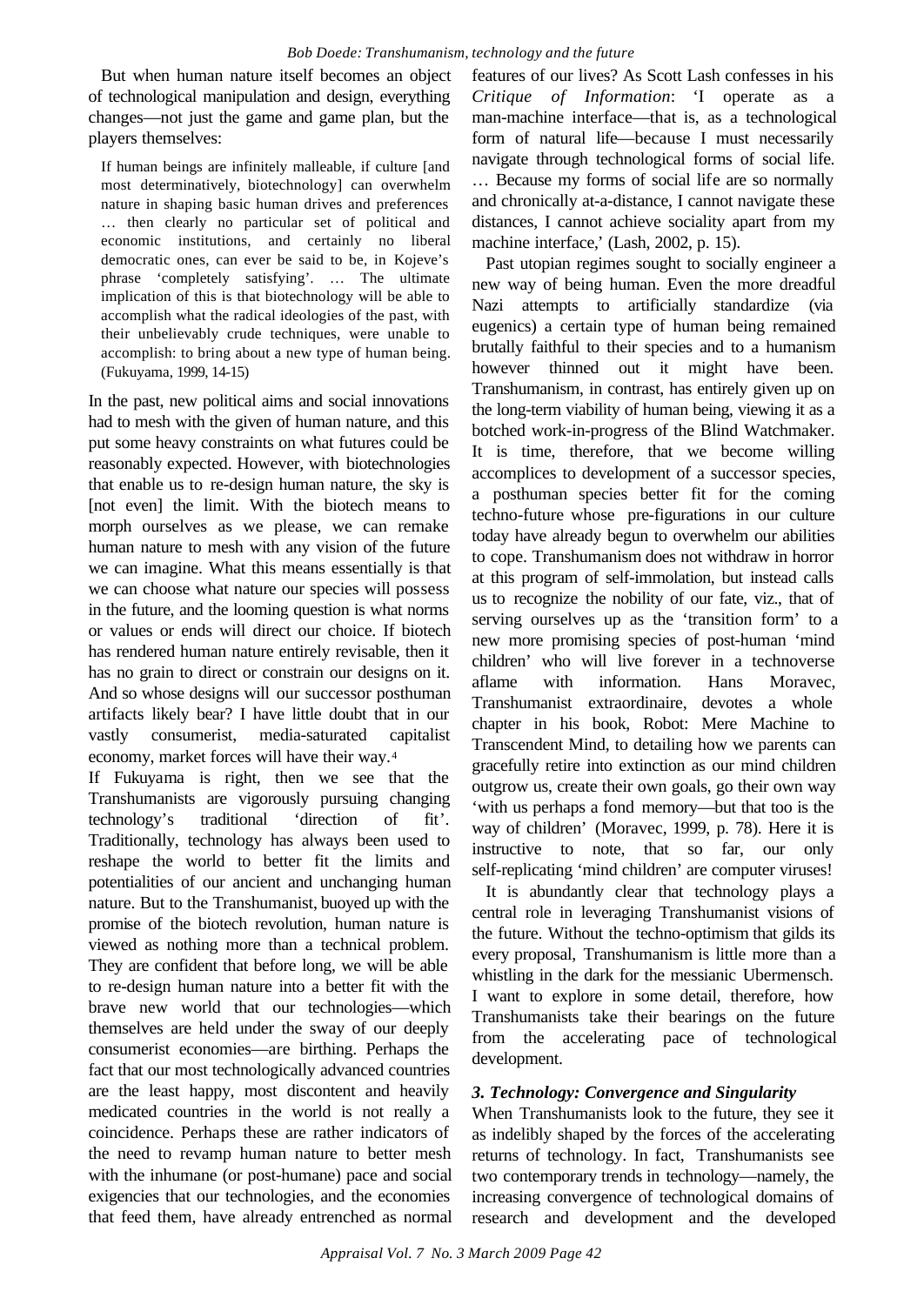world's eager embrace of technologies of human enhancement—as already setting the stage for the drama of participatory evolution: the point at which humans, through technological ingenuity, decommission the blind forces of natural selection and replace them with their own intelligent intentions of artificial selection. They read these two trends as clearly signaling that the West is primed for a future of the posthuman variety.

The convergent trajectory of contemporary techno-science received official governmental recognition in December of 2001, when the National Science Foundation (NSF) and the Department of Commerce in the US sponsored the first of three work shops entitled 'Converging Technologies for Improving Human Performance: Nanotechnology, Biotechnology, Information Technology, and Cognitive Science.' These workshops show-cased the opportunities and challenges that are already arising out of the techno-scientific synergies fundamental to 21st century research and technology development. The blurb on their website explains the underlying rationale for the conferences: 'The convergence of nanoscience, biotechnology, information technology and cognitive science (NBIC) offers immense opportunities for the improvement of human abilities, social outcomes, the nation's productivity and its quality of life.' The report produced by this NSF workshop contains a clever poem that gets to the heart of convergence:

If the Cognitive Scientists can think it The Nano people can build it The Bio people can implement it, and The IT people can monitor and control it.

(Roco & Bainbridge, 2002, 12).

As this witty poem implies, converging technologies reference the cross-pollination of technologies that has originated in separate domains of research and development—a phenomenon that many Transhumanists read as the single most important step toward the fulfillment of their techno-cyber dreams. Recent breakthroughs in computer science, telecommunications, microelectronics, robotics, nanotech, and biotech have begun to converge, to cross-fertilize, promising to change not merely industry and business, government and warfare, but also culture, psychology, philosophy and religion. When biotechnology and microelectronics begin to converge, as, for example, in the case of introducing biocompatible technologies (e.g., nanobots and electronic implants) into the human body, the boundaries separating the natural from the artificial—the grown from the manufactured, bodies from bytes, or more specifically, humans from machines—get thinner and thinner. Such boundary crossings are the stuff Transhumanist dreams are made of.

Not only has techno-development begun to converge, but as a direct result of this convergence, technology's rate of development has begun to grow at a doubly exponential rate, that is, its exponential development is itself beginning to develop exponentially, according to Ray Kurzweil (2005, pp. 41 & 68). Consider that it took well over 20 years to sequence the genetics of the HIV viruses, an effort that began in the 1980s; in 2002, it took only 31 days to sequence the DNA of SARS. When the project to sequence the whole of the human genome started in 1991, genetic sequencing speeds were so slow that without speed increases it would have taken thousands of years to complete. Thanks to the non-linear development of technologies, the first draft of the human genome was actually completed in twelve years (Kurzweil, 2005, pp. 73-74 and fns 43-46).

Today, we use computer technology to help us design and build new technologies. In the very near future, humans with direct brain-computer interfaces will create the next generation of brain-computer interfaces. But there will come a point in the not too distant future, Transhumanists claim, when human cognitive limitations will show themselves to be impediments to the production of the next generation of intelligent artifact, signaling a threshold crossing where our computers have become more adept at designing themselves than we are. When this occurs, intelligent artifacts will go it alone, designing and building new intelligent artifacts with smarter-than-human intelligence. The crossing of this threshold is referred to as the 'singularity.'

The singularity is the point at which machines become sufficiently intelligent to start teaching themselves how to design machines. Eliezer S. Yudkowsky asserts that 'our sole responsibility is to produce something smarter than we are; any problems beyond that are not ours to solve …' (quoted in Kurzweil, 2005, p. 35). Vernor Vinge, the man who coined the term 'singularity' for use in contexts of artificial intelligence, notes that just as our model of physics breaks down when applied to the singularity at the center of a black hole so also will our model of historical development break down when applied to a future populated by artifacts with smarter-than-human intelligence. I. J. Good, in 1965, was the first to clearly articulate the singularity thesis as the intelligence explosion that will take place when humans can hand over to intelligent machines the task of designing intelligent machines. Good claimed 'the first ultraintelligent machine is the last invention that man need ever make' because 'shortly after, the human era will be ended,' (Good, 1965, p.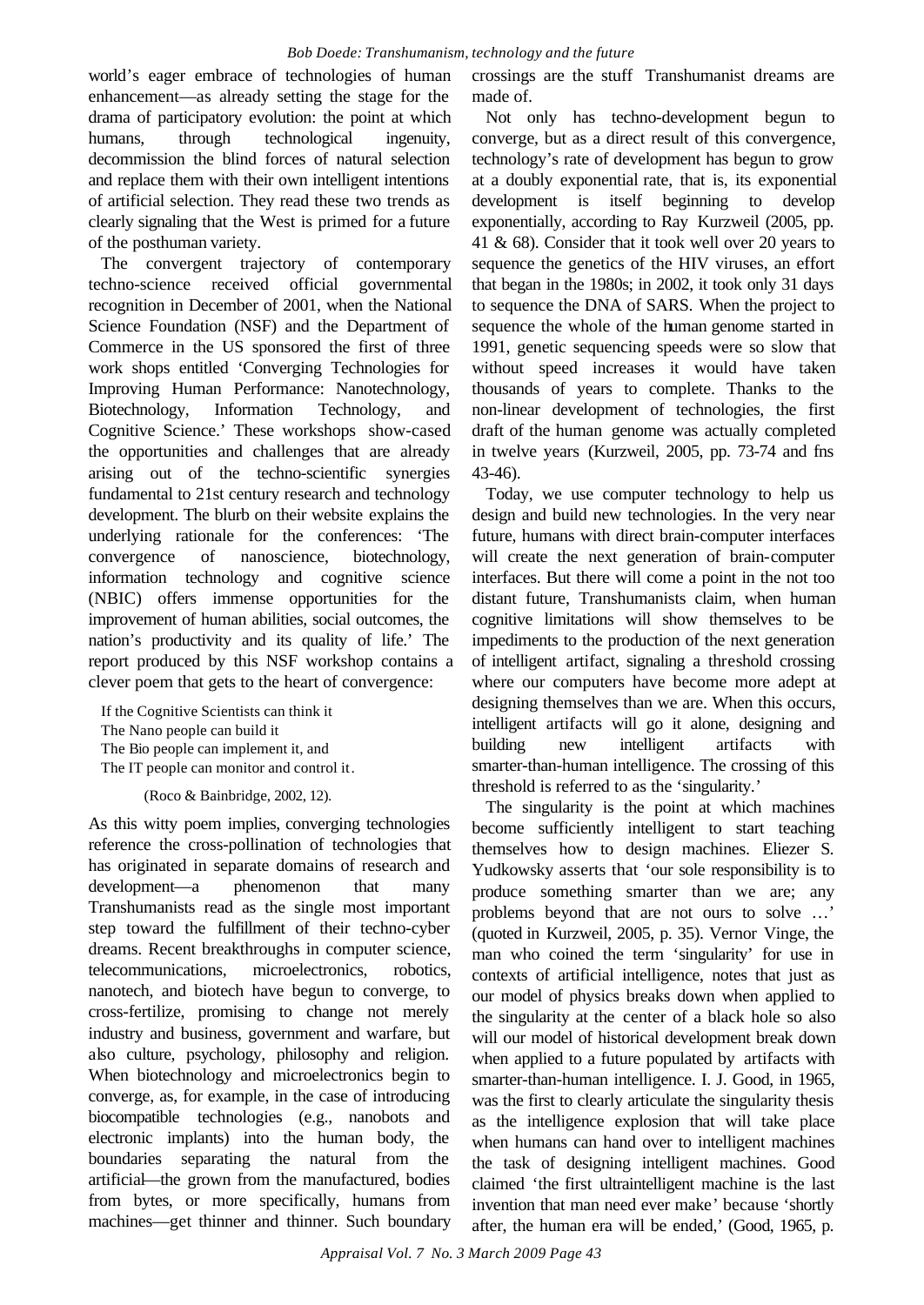The parameter shifts we see today in computer technology, for example, miniaturization, increase in processing speed, and decrease in cost, are the direct result of the technological convergences that make Transhumanists confident THE SINGULARITY IS NEAR (title of Kurweil's recent book). Ray Kurzweil refers to a 1949 article in *Popular Mechanics* where ENIAC is described as a giant calculator bearing 18,000 vacuum tubes and 30 tons of weight. The article goes on to predict that 'computers in the future may have only 1,000 vacuum tubes and perhaps weigh 1.5 tons' (Kurzweil, 2005, p. 56)—a humorous example of what happens when predications about technological advancement are locked into the specious linear view of techno-development! As Kurzweil observes, 'technological progress in the twenty-first century will be equivalent (in the linear view) to two hundred centuries of progress (at the rate of progress in 2000)' (Kurzweil, 2005, p. 50). In the mid-sixties, Gordon Moore, inventor of integrated circuits and later to become chairman of **Intel**, articulated what today is known as Moore's Law, which, in his 1970s version of  $\dot{\mathbf{t}}$ , claimed that the number of transistors packed into a square inch integrated circuit doubles every 18 months or so. However, since this doubling of transistors over a square inch of circuit board also meant that electrons would have smaller distances to traverse, there is also an overall boost of computational power thereby yielding a doubling of computational speed every 12 months. Currently we are 'shrinking both electronic and mechanical technology by a factor of 5.6 per linear dimension per decade' (Richards, ed., 2002, p. 219).

This trajectory of miniaturization has already led to the nanotech revolution that is presently taking our most advanced industries by storm. Nanotechnology is predicated on the ability to manufacture objects and structures with atomic precision—assembling them literally atom by atom—allowing us to impose our own design specifications on the biological machinery of living cells. A key component of the Transhumanist vision of the future rests upon the nanotech development of nanobots, small robots that 'will interact with biological neurons to vastly extend human experience by creating virtual reality from within the nervous system,' and as this internally generated virtual reality becomes 'competitive with real reality in terms of resolution and believability,' many Transhumanists agree with Kurzweil's claim that 'our experiences will increasingly take place in virtual environments,' (Kurzweil, 2005, pp. 28 & 29). When nanobot production and deployment becomes a matter of course in our medical and health care

practices, we will become, as it were, brains in cocoons of simulated, designer environments, whose own desires, emotions, wills, and intelligences will be as artificial as the environments with which they 'interact'—both utterly freed from the distressing impingements of the real world. Moreover, nanobots will be important too for the reverse engineering of the human brain. They will be small enough to breach the blood-brain barrier so they can scan the salient details of our brains and then upload them 'into a suitably powerful computational substrate. This process would capture a person's entire personality, memory, skills, and history' (Kurzweil, 2005, p. 199). After all, for the Transhumanists, we are our minds, and our minds are just protein computers whose patterns of information processing, if they are preserved when transferred to silicone platforms, will preserve us—our bodies are just jelly (Moravec, 1988, 117).

Kurzweil recognizes that conventional silicon lithography circuits will reach a miniaturization limit within a decade or so, but Moore's Law will prevail as we move into a new paradigm of computational substrate. Molecular three-dimensional and nanotube computing have already arrived, and Kurzweil is optimistic about the possibilities of computing with DNA, exploiting the spin of electrons and quantum qubits for memory and computation—any of which will extend the life of Moore's Law into the indefinite future (Kurzweil, 2005, pp. 111-122).

Another consequence of converging technologies is the exponential increase of processing speed and improvements of cost performance. Graham Lawton observes that within living memory, the information storage capacity of computers has increased more than 100 million-fold: 'You probably have more processing power in your microwave than was available to the entire world in 1950,' (Lawton, 2006). Speaking of the exponential progress of information technology development, Kurzweil claims his 2009 model cell phone is a billion times more powerful per dollar than the building-size computer all the students and faculty at MIT shared when he attended there in the 1960s. And regarding the trend of miniaturization, he asserts 'What used to take up a building now fits in my pocket, and what now fits in my pocket will fit inside a blood cell in 25 years' (Kurzweil, 2009). Kurzweil notes that '[c]omputer speed (per unit cost) doubled every three years between 1910 and 1950, doubled every two years between 1950 and 1966, and is now doubling every year' (Kurzweil, 2002, p. 18). Although it took nearly ninety years to achieve the first MIPS [Multiple in Processing Speed] per thousand dollars, thanks to the law of accelerating returns, 'now we add one MIPS per thousand dollars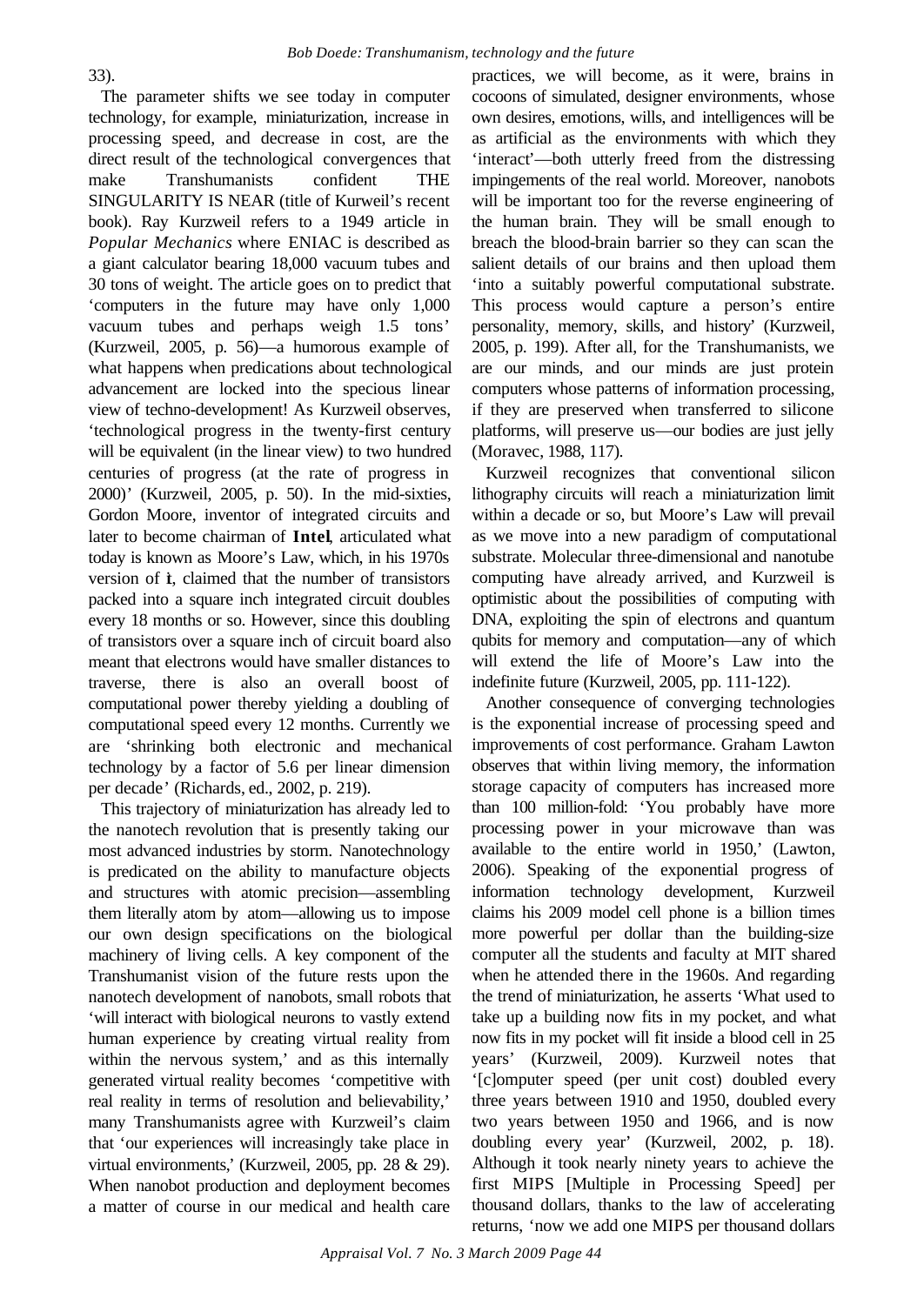every five hours' (Kurzweil, 2005, p. 70). He predicts that 'By 2019, a \$1,000 computer will match the processing power of the human brain—about 20 million billion calculations per second' (Kurzweil, 2002, p. 12).

The fallout of exponential development in information technologies is also driving price reductions in biotechnology, and this, of course, bears directly on the feasibility and affordability of human enhancement technologies—about which more in a moment. In 2007, James Watson, Nobel Prize winner along with Francis Crick for discovering the molecular structure of DNA, had his genome sequenced for \$2 million dollars US. As of June 2009, *Illumina*, a genomics technology company headquartered in San Diego 'announced the launch of a \$48,000 genome-sequencing service at the Consumer Genetics Conference' (Singer, 2009).

With these empirical trends of non-linear technological advancement apparent everywhere one turns, the baby-boomer Transhumanists believe if they take good care of themselves, they may well be around for the Singularity's techno-rapture into posthumanity (Kurzweil takes 250 supplements a day and undergoes six intravenous therapies a week, Kuzweil, 2005, p. 211).<sup>5</sup>

# *4. Technology: Human Enhancement and Body-Machine Boundary Crossings*

The second trend in the West that signals its Transhumanist trajectory is its eager embrace of technologies of human enhancement. As opposed to therapy, which seeks to prevent or cure disease with the sole aim of restoring normal functioning, *enhancement* is the alteration of normal personal and physical characteristics, traits, and abilities beyond the statistically normal. Our therapeutic culture has prepared the ground for Transhumanism by viewing all suffering as avoidable, an unalloyed curse, and therefore pointless, while our consumeristic culture has, by construing life as one continuous chain of purchases and regarding any limitation on consumer choice as scandalous, already set us on a slippery slope inclined to a Transhumanist future. In late capitalist economies like ours, a transformative social dynamic has been set afoot by the rise of technologies of human enhancement that is pushing us all in the direction of Transhumanist amenability. The dynamic goes something like this: first *medicalize* certain statistically normal human characteristics (e.g., shyness or waning erectile function) by showing that they are largely manifestations of genetic or hormonal factors that can be modified through pharmaceutical, genetic, or surgical interventions; use mass media campaigns both to *pathologize* these traditionally

non-pathological characteristics and to *normalize* the potential of enhanced characteristic s (e.g., indefatigable confidence or three-hour erections in 70 year olds); finally *commodify* these newly normalized enhanced human traits by offering to sell them as a means of bringing us into a better fit with the demands and expectations of our deeply consumerist techno-culture.

The actual, as opposed to the ideal, trajectory of this social dynamic, however, suggests that in the near future unenhanced people will be perceived as dis-abled or perhaps in-valid people, people who stubbornly remain unimproved, inefficient, and (most significantly) socially costly, ignorantly refusing to upgrade their ancient Paleocene hunter-gatherer wetware. Perhaps not all of us will be merrily prancing hand-in-hand down the technologically paved 'yellow brick road' leading to the singularity.<sup>6</sup>

Among the most prevalent and popular human enhancement technologies are the psycho-pharmaceutical *cognitive* enhancers like Modafinil or Adderall, *personality* enhancers such as Prozac or Ritilin, physico-pharmaceutical *weight loss* and *sport* enhancers such as fenfluramine-phentermine (Fen-Phen), or anabolic steroids, and *sexual* enhancers like Viagra or Cialis. Although most of these drugs were initially developed to restore normal functioning to afflicted individuals, they are now available and can be used by anyone seeking an advantage or seeking to stand out from the crowd. An interesting unintended ratchet-effect (highly visible today in the case of anabolic steroids in sports) inevitably accompanies the use of enhancement drugs: as people recognize they are dis-advantaged by not using them, more and more people begin to use them, creating a new higher statistical norm, which in turn, creates a demand for the availability of a more potent enhancer—an arguably unwinnable 'arms race'. Of course, a collateral effect of this dynamic is the creating of a new 'have/have not' divide, since only by already possessing a certain degree of financial advantage will one be able to purchase these high-priced pharmaceuticals in the first place.<sup>7</sup> In a competitive world that promises only to get more competitive, and in particular, in the fiercely competitive domain of the economy, where it seems we're willing to do almost anything to land the highest paying jobs or to get that next promotion, who of us can persistently resist the siren call to this arms-race that subtly tilts us in the direction of the singularity?

Longevity enhancement (life extension) technologies are already available in the precincts of regenerative medicine, if only in risky and not yet debugged form. Recent developments in stem cell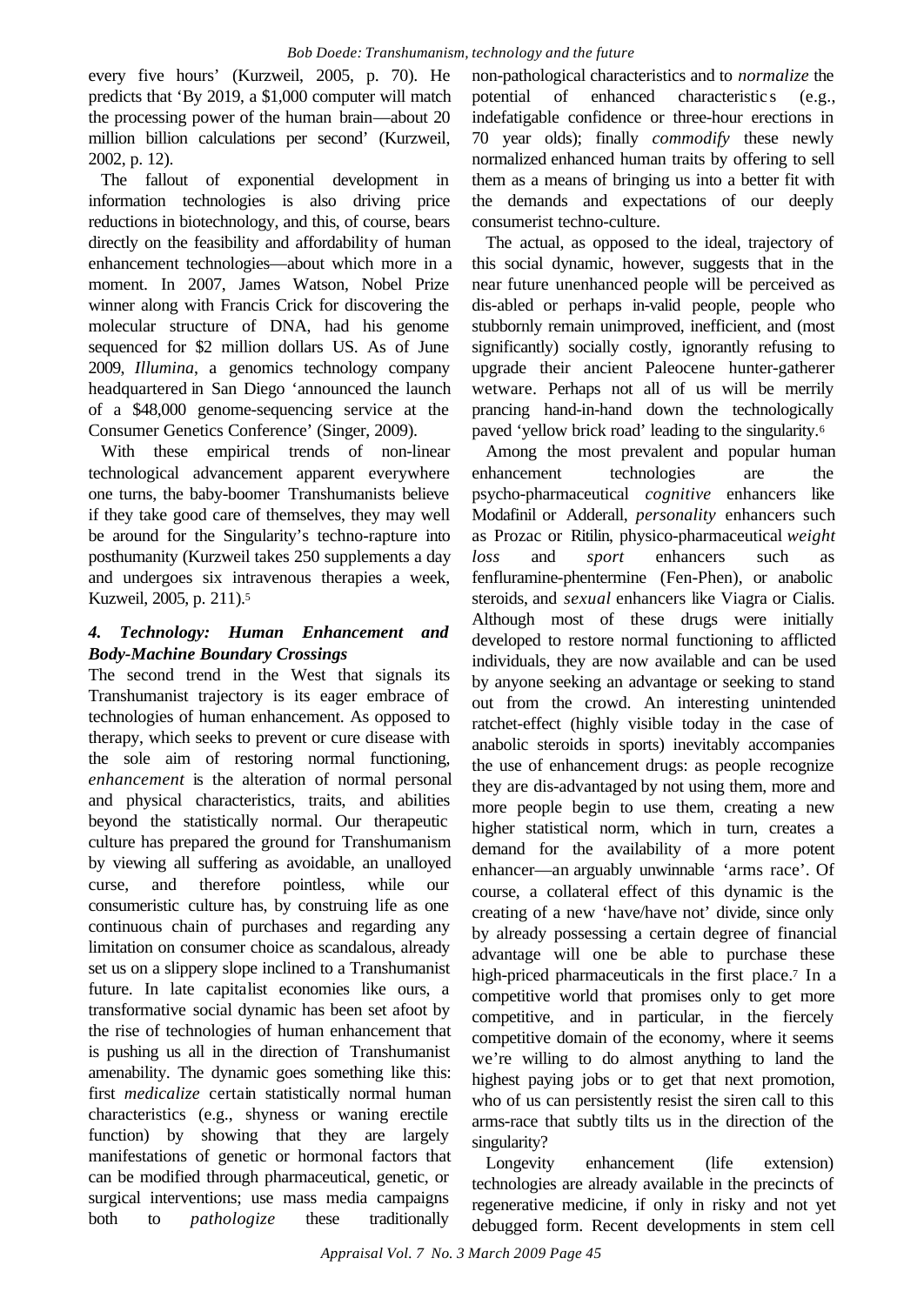research and cloning are poised to teach us how to rewind the telomere DNA cellular clock that triggers somatic cells' demise. Telomeres shorten slightly every time the chromosomes replicate in preparation for cell division, suggesting that cells become senescent and die when the telomeres have shortened beyond a certain point. That shortening takes place because normal somatic cells, unlike germ line cells, do not make telomerase, the special enzyme needed to synthesize telomeres. But in cancer cells, telomerase synthesis is reactivated in somatic cells, explaining cancer cells' ability to divide continually and proliferate out of control. Recent research into egg cell transcription factors' capacity to regress somatic cells back to embryonic stem cells or induced pluripotent stem cells (iPS), has given hope to the regenerative medicine community that soon we will be able to reverse the aging of human somatic cells by engineering them to become more like germ cells. Kurzweil commenting on the difficulty of separating the desired from the undesirable effects (e.g., inadvertently generating cancer cells) of radical life extension interventions, lightly brushes them aside with this parting comment 'they are all solvable engineering problems,' a confidence common amongst Transhumanist deriving from their conceiving of biology as an information technology (Kurzweil, 2009).

Another approach to life extension comes from age-decelerating interventions, where the genes 'regulating the molecular mechanisms of aging could be altered or at least delay[ed]' (Glannon, 2008, p. 175). The idea here is to slow down the aging process thereby postponing, perhaps indefinitely, the degenerative diseases and handicaps that come with age. Some progress in this direction has been made in experiments with the worm C. elegans by manipulating the SIR2 gene to alter the function of the enzyme telomerase (Hekimi and Guarente, 2003, pp. 1351-1354). Nanotechnology, however, is the real heart of Transhumanist hope for immortality, the belief that we will soon be able to inject or swallow nano-size robots (nanobots) that will immediately go to work repairing the body's failing organs and reversing cellular degeneration (Gelles, 2009, p. 39), which brings us to medical nanotech.

With billions of dollars around the world now being devoted to nanotech R and D, there are any number of products on hand whose manufacturing involves nanotech, for example stain resistant clothes, self-cleaning windows, clear sunscreen, spray-on contraceptives, dental adhesives, smart drug delivery systems, etc. And in the very near future we are promised many human enhancement technologies, such as respirocytes. These are theoretical nanomachines (still in the R and D stage) that function as artificial red blood cells, carrying oxygen and carbon dioxide molecules through the body. Each one can store and transfer 236 times the amount of oxygen of natural red blood cell (Wikipedia, 'Respirocyte'), and would enable an individual whose red blood cells were replaced by respirocytes to 'sprint at the level of an Olympic sprinter for 15 minutes without taking a second breath' (Mick, 2008). Robert Freitas, the mind behind respirocytes, is also exploring the white blood cell equivalent to the respirocyte, what he calls the 'microbivore' nanobot that would attack pathogens (Kurzweil, 2005, p. 254). In 2008, researchers from the Nano Medicine Center at the California Nanosystems Institute at UCLA developed a nanomachine drug delivery system, called a 'nanoimpeller', that captures and stores anticancer drugs and can be directed to release them into cancer cells (Lu, et al., 2008, pp. 421-426). On the horizon are nanobots that we will either ingest or have injected into our bodies so they can repair damaged genes, destroy bacteria, viruses, cancer cells, and strip our arteries of fatty deposits (McGee, 2008, p. 212).

Research on neural prosthetic and brain-computer interface technologies began in the 1970s at UCLA, while the first neuroprosthetic devices implanted in humans, as opposed to non-human animals, took place in the 1990s. Some of the most recent advances in semiconductor devices, bioelectronics, nanotechnology, applied neural control electronics, prosthetic devices, and techniques of implantation of biocompatible technologies give real credibility to the Transhumanist claims that, as we have grown more incestuous with our technologies, we are already launched into a trajectory of post-biological existence. Each new therapeutic triumph over sensory, motor, or cognitive defect, disease or handicap through biotechnological melding of body and electronics further acclimatizes our culture to the Transhumanist techno-cyber-future.

Today we use artificial heart valves, cardiac pacemakers, implantable pumps to supply insulin, pain medications, and to assist pulmonary function or blood circulation. First-generation neuroelectronics are already implanted in over 150,000 deaf people as straight-to-brain implants (Keim, 2009). There has been remarkable progress with optoelectronic retinal implants as well. There are over 30,000 people now using implants for deep-brain stimulation. These are pacemaker-like brain implants that not only dampen the essential tremors of Parkinson sufferers, but can also download software upgrades directly from outside the implant. Recently, a 25 year-old individual with quadriplegia was able to check e-mails, play computer games, control a television, type messages,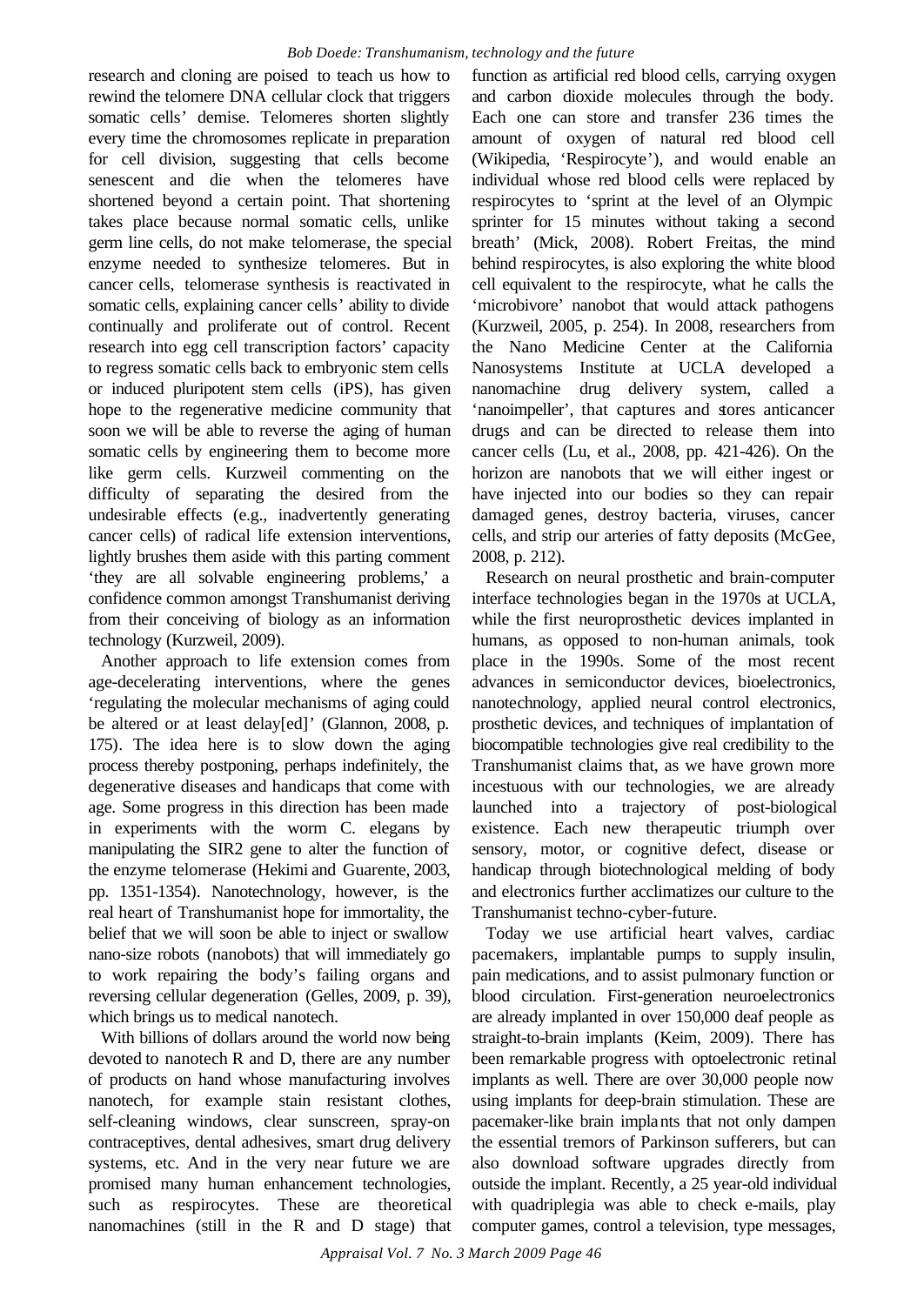and turn lights on and off by thought alone because of an implanted bionic **Braingate** interface device. Moreover, the US military (DARPA) is busy developing similar implants that will allow army personnel to control robots and airplanes through their thoughts alone (Martin, 2005). There is little doubt about the enhancement potential and market for the off-label uses of these emerging technologies—biocompatible implants delivering parabolic hearing capacities, and/or microscopic, telescopic, and infra-red visual capacities, and/or expandable memory and information processing capacities, and/or the ability to access a search engine through thought alone, and/or the ability to dampen the violent or sexual reactions of paroled felons, etc.

Transhumanists take delight in the progressive breakdown of boundaries separating body and technology that these interventions and implants bring to the public in the non-controversial arena of therapeutic technologies because they make the transition to using them for enhancement and augmentation seem like a mere matter of course. Our culture's embrace of these technologies pre-positions us for easy acquiesce to the future that Transhumanism promises. Through a few decades of progressively radical bodily enhancements and augmentations, we will, says the Transhumanist, inevitably transition into a largely cyborgic body-machine configuration that will make the final morph into a wholly new computational substrate seem almost natural. To fully grasp the meaning of the Transhumanist enterprise however, we need to take a deeper look at the rather superficial and un-nuanced conception of technology that motivates and sustains their vision of the future.

# *5. Technology: An External Tool or Means of Becoming a Tool of Our Tools?*

At the most basic level Transhumanists understand technology as the continuation of evolution by other, more efficient means. The painfully slow biological phase of evolution involved a few billion years of chance and necessity to produce *Homo sapiens*, the 'technology creating species' that, through recent technological developments, is now poised to launch into the self-designing phase of evolution (Kurzweil, 2002, p. 16). Ironically, Kurzweil's vision of the posthuman future is shamelessly based on a techno-anthropocentrism:

[I]t turns out we are central, after all. Our ability to create models—virtual realities—in our brains, combined with our modest-looking thumbs, has been sufficient to usher in another form of evolution: technology. That development enabled the persistence of the accelerating pace that started with

biological evolution. It will continue until the entire universe is at our fingertips (Kurzweil, 2005, p. 487).

Technology viewed as evolution by other means involves an expansion of human responsibilities since, as the Transhumanist believe, technologies are merely tools of human intention and design that we control. Suddenly, we are responsible for our embodiment because we can or soon will be able to change it; we are responsible for our future evolution because we can now change it: 'I regard the freeing of the human mind from its severe physical limitations of scope and duration as the necessary next step in evolution,' (Kurzweil, 2001). David Gelles in his article, 'Immortality 2.0' asserts that 'Transhumanism views sickness, aging, and death as unnecessary hindrances that we have the right and the responsibility to overcome. Our bodies, frail and unpredictable, are just another problem for these engineers to solve. The brain, our body's computer, is due for an upgrade,' (Gelles, 2009, p. 35).

Transhumanists believe in perpetual progress and therefore in questioning traditional humanistic and religious constraints on the progress that technoscience promises, assuming that only science and technology can bring the unlimited horizons of lifespan, intelligence, personal vitality, and freedom we all yearn for: 'We have decided that it is time to amend the human condition. We do not do this lightly, carelessly, or disrespectfully, but cautiously, intelligently, and in the pursuit of excellence,' (More, 1999). David Pearce (co-founder of the World Transhumanist Association) expresses boldly the new responsibility evolution has passed on to its 'technology creating' offspring: 'If we want to live in paradise, we will have to engineer it ourselves. If we want eternal life, then we'll need to rewrite our bug-ridden genetic code and become god-like. …only hi-tech solutions can ever eradicate suffering from the living world. Compassion alone is not enough,' (Interview Cronopis, 2007).

As many of the quotations above and even a cursory reading of Transhumanist literature reveals, they harbor a deeply instrumentalist understanding of technology, and I shall argue that it is this simplistic conception of technology that underwrites and funds the plausibility of their posthuman promises. When one recognizes how deeply hermeneutical, dialectical, and self-reflexive human involvement with technology truly is, one becomes suspicious that that Transhumanist attempts to 'remotely' control the future of our species through technology may more likely be a symptom of their already being unwittingly controlled by technology as the result of the naïveté of their present embrace of it. Anyway, that's my hunch.

Like Margaret Thatcher who in 1982 claimed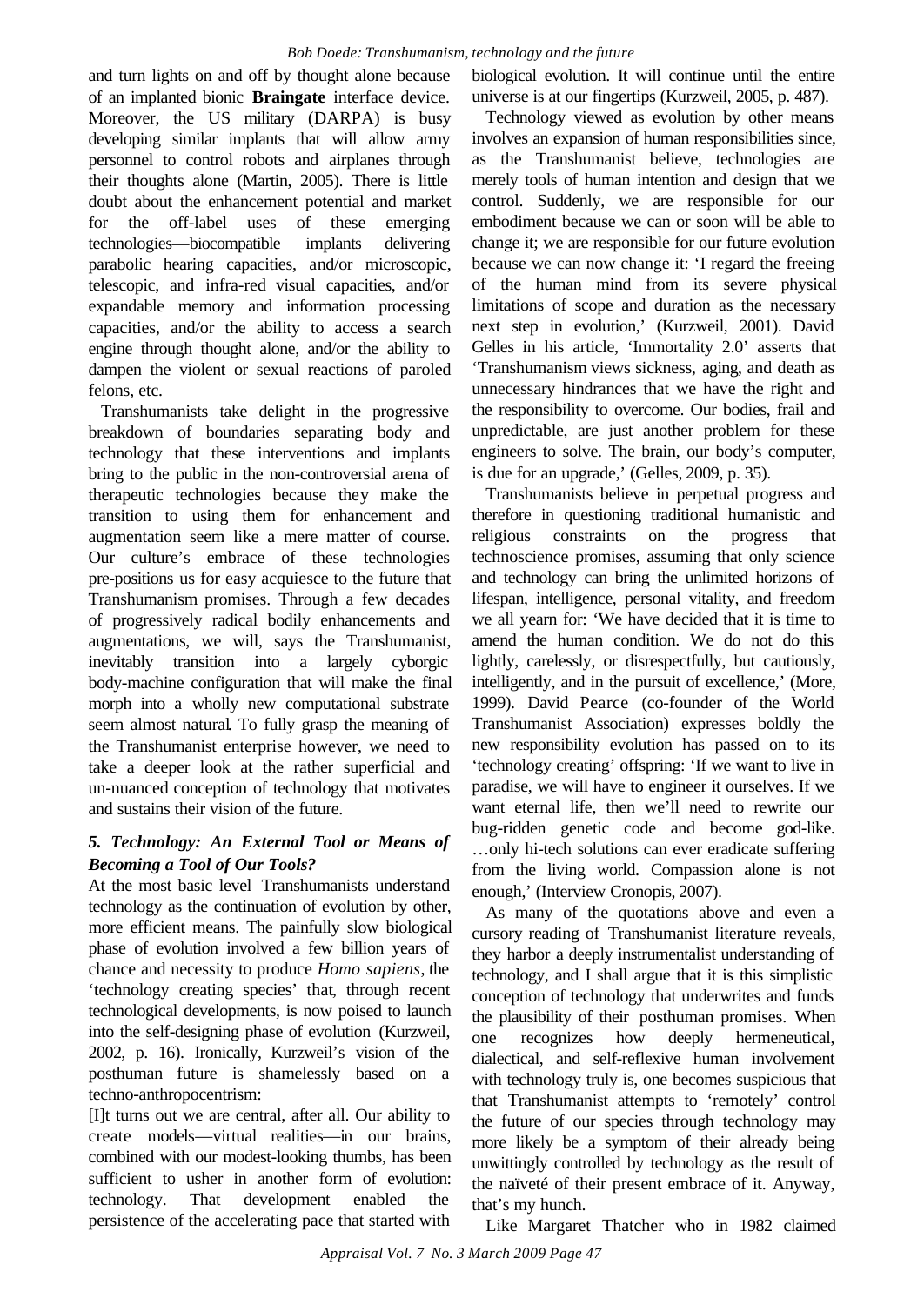'Information technology is friendly: it offers a helping hand; it should be embraced. We should think of it more like E. T. than I. T.' (Robins and Webster 1989, p. 25), Transhumanists are technophiles who are literally in love with technology and who understand it instrumentally, as a fascinating but neutral means of expansive and efficient goal procurement. In their view, the projective goals that technology is deployed to deliver are what brings non-neutrality into the picture, while the technologies used to pursue these goals are, as it were, innocent by-standers. Instrumentalist views of technology woefully underestimate the dialectical nature of technologies, harboring, as they do, a rather naïve realism that understands humans to be unchanged by their use of technologies and the human world to be massively constrained by the objective features of its micro-constituents which technology merely helps us arrange or rearrange into aggregates that conform to our preferred configurations. The world is an arena of problems and obstacles that a rational deployment of technology will solve or overcome. Technology is nothing more than an array of tools that if used rationally will do things for us, and that is the end of it.

But surely a more adequate and less naïve understanding of technology recognizes that technologies themselves are not entirely inert but interact with their users and changes them in subtle yet non-trivial ways. Technologies, by virtue of what they enable and disable in the form of life that uses them, embed certain individual and social biases, certain telic tendencies of their own functionality that incline their users in certain directions. Think for a moment about how the invention of so simple a tool as a hammer altered human perception, remembering Abraham Maslov's quip 'to a man with a hammer, everything looks like a nail.' Or how the simple technology of the wheel revolutionized not only the human body's limitations and possibilities, but the social world in which the human mind takes shape. Or how an invention originally designed to regulate the religious routines of the monastery, the mechanical clock, ultimately enabled the rise of capitalism which has progressively transformed human self-understanding in innumerably and largely unnoticed ways. In this sense, technologies are never merely means or exclusively instrumentalities or totally tools.

Although Heidegger's ruminations on technology as found in his 1955 lecture 'The Question Concerning Technology' are often obscure and at certain points contentious, I think there are some sound insights woven into this abstruse piece that can help us illuminatingly question the vision of technology upon which Transhumanist speculations

about the future rely. In this essay he challenges head-on the naïve instrumentalist conception of technology that Transhumanism assumes. The essence of modern technology, says Heidegger, is not found in an array of instrumental artifacts, but is most profoundly understood as a cast of mind or a way of representing the world that arose when early modern science brought to fruition certain objectifying and abstractive impulses of the human psyche that reduced nature to disenchanted mechanical mass in motion, an exhibition of 'a coherence of forces calculable in advance' (Heidegger, 1977, p. 21).

According to Heidegger, wherever there are technologies, there is always already a way of revealing the world that preceded them (Heidegger, 1977, p. 12). What he seems to be claiming is that technology is never an hermeneutic-free enterprise. He contends that the rise of modern science brought about a drastic shift in the way the world would thereafter be revealed, and since humans are beings who understand themselves in relation to the world's otherness, a drastic shift in human self-understanding would gradually ensue in the West.

Prior to the rise of modern science, tools, implements, and simple mechanisms were understood, with few exceptions, as rationally forged devices created and employed by humans care-fully to 'bring-forth' (Heidegger, 1977, p. 11) nature's own potentials to realize basic human goods. For example, the ship's sails or the windmill's blades would catch the wind, allowing it to be wholly itself as it served human ends. In the classical and premodern understanding of nature, human goods or ends were understood as a sub-set of nature's own ends. The whole cosmos was conceived to be ordered by objective ends that naturally and inextricably conduced to the realization of basic human goods. Nor did human will or desire have anything to do with either the origination or shape of these human goods or ends; they were not the result of human deliberation or choice, but fundamental givens of the supernatural forces that originally ordered nature and continued to hold it in being. The cosmos was revealed to these premoderns as bearing an ontological grain that to go along with brought human fulfillment and to go against brought alienation and ruination. The tools and simple technologies developed in the premodern world were understood to have arisen through the natural ends of the cosmos evoking within humans the means of their realization—Heidegger refers to this kind of revealing of nature as 'a bringing-forth in the sense of *poiesis*' (Heidegger, 1977, p. 14).

However, things changed dramatically, according to Heidegger, with the rise of modern science and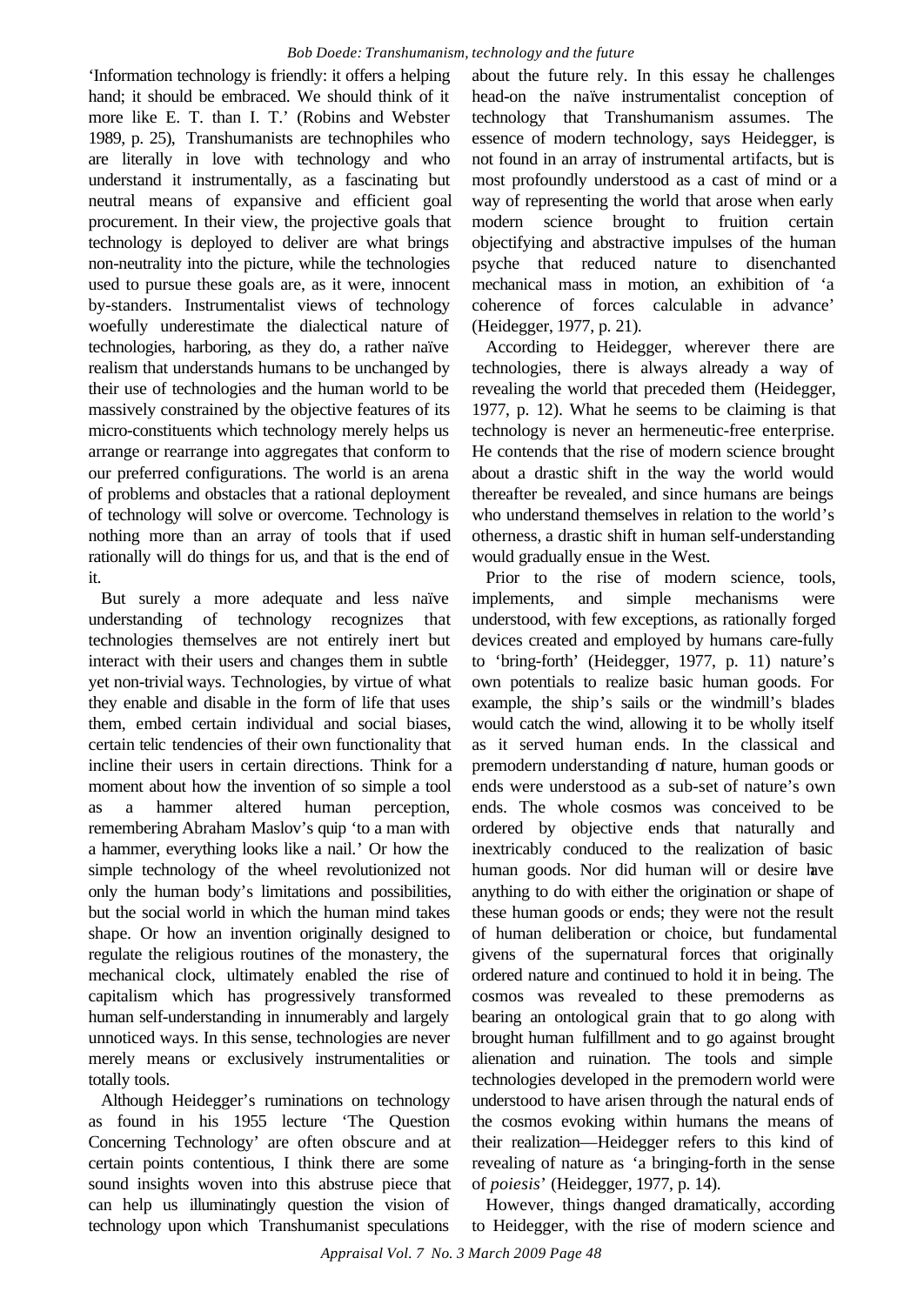the technological way of being it entrenched in the West. After the late medieval voluntarism and nominalism effectively de-Formed the cosmos—flattened its ontological hierarchy into a uni-verse of matter in mechanical, end-less motion, and disenchanted it of intrinsic values and ends—modern techno-science arose to *order* the universe of matter in motion into serving human welfare (and, of course, human war-fare!). From this point on, if the universe will have any ends or values, they will be those imposed or projected onto it by the autonomous and alien subjectivity of human desire. Heidegger referred to the revealing through which modern technology discloses the disenchanted world-machine as *Herausfordern*, a cold, aggressive, commanding forth (Heidegger, 1977, p. 14). From within this cold hermeneutic of modern techno-science, all of reality shows itself as storable, abstract, inert stuff, standing on reserve as resources to be shaped and ordered by the contingent projections of human ends and values. Such ordering or framing (*Gestell*) of reality is the essence of modern technology, says Heidegger: as the only subjectivity within the desert landscape of a disenchanted world, humans are moved or feel summoned to so frame nature that it shows itself only as *Bestand* (Heidegger, 1977, p. 17) or standing-reserve, a stock of energy resources standing on reserve for human use and disposal.8 In contrast to the sailboat's use of wind to carry the vessel over the water's surface, where nature's wind, un-worked over by humans, literally breaths through our technology to realize a human end, the internal combustion engine, a prime example of what Heidegger calls 'modern technology,' thrusts the speed boat violently through the water by virtue of gasoline which is the product of humans working over the earth's limited resource of petroleum, and a product available only because it has been stored up, distributed, and regulated through a vast bureaucracy. Modern technology frames the earth and all it contains as capital, standing ready for technological transformation and human consumption.

Heidegger says 'So long as we represent technology as an instrument, we remain held fast in the will to master it,' (Heidegger, 1977, p. 32). Ominously and somewhat paradoxically, Heidegger seems to be suggesting that our attempts to master technology will bring with them a kind of slavery or addiction to technology's formatting of our world picture, making every thing, eventually even our selves, show up *sub species manipulanda*. That is, embracing the superficial instrumentalist conception of technology as neutral gadgetry, a position whose appeal is compelling in a world whose enchantments

have lost their independent standing, ensnares us in a cold hermeneutic 'in the worst possible way,' by inclining us to a 'precipitous fall … where [we ourselves] will have to be taken as standing-reserve' (Heidegger, 1977, p. 27). In this way, Heidegger sees modern technology implying the nihilistic metaphysics of will to power. In short, if Heidegger is taken seriously, those who hold to the modern instrumentalist view of technology have themselves been *framed*, framed like the man with a hammer into seeing the world as a vast array of nails waiting to be pounded, framed like the men with advanced computational devices into seeing all of reality as computable information, or 'computronium'—as Kurzweil calls it (Kurzweil, 2007, p. 13).

Given Heidegger's rather less simplistic reading of technology, where technology is not so much about efficient gadgets and time-saving devices, but more about a way of representing nature and human nature in particular, we begin to see that it is perhaps not at all surprising that Transhumanists, being entirely instrumentalist in their uptake of technology, proudly view human being as problematic raw material to be technologically worked over into conformity with the shadowy posthuman adumbrations they claim to glimpse just the other side of the singularity. Having fallen under the spell of an instrumentalist reading of technology, the Transhumanists are largely blind to how much of their vision of a posthuman future might just be a consequence of their own imaginations having been contoured and compromised by the hidden workings of the purportedly 'neutral' technologies they have already embraced. That is, perhaps the apparent inevitability of posthumanity might reveal more about how Transhumanists have become 'tools of their tools,' as Thoreau expressed, well over a century ago, a tendency he could already discern in the social impact of industrialization's modern technologies (Thoreau, 1854/2003, p. 33).

Neil Postman (and many others) has argued that technologies not only do things for us, they also do things *to* us. Moreover, they not only do things for us and to us, they also and at the same time *undo* things; they give and take away, often giving us something we desire (ease, efficiency, convenience, etc.) and taking away something we need (friction, concrete contact with nature, a sense of our limitations, etc.). For example, as they enable us to do more without as much physical exertion, they at the same time weaken our bodies. As they advance the acquisition of information and establish new knowledge monopolies, they at the same time undermine traditional practices and wisdom. As they expand the band-width of our communication capacities, they at the same time diminish the depth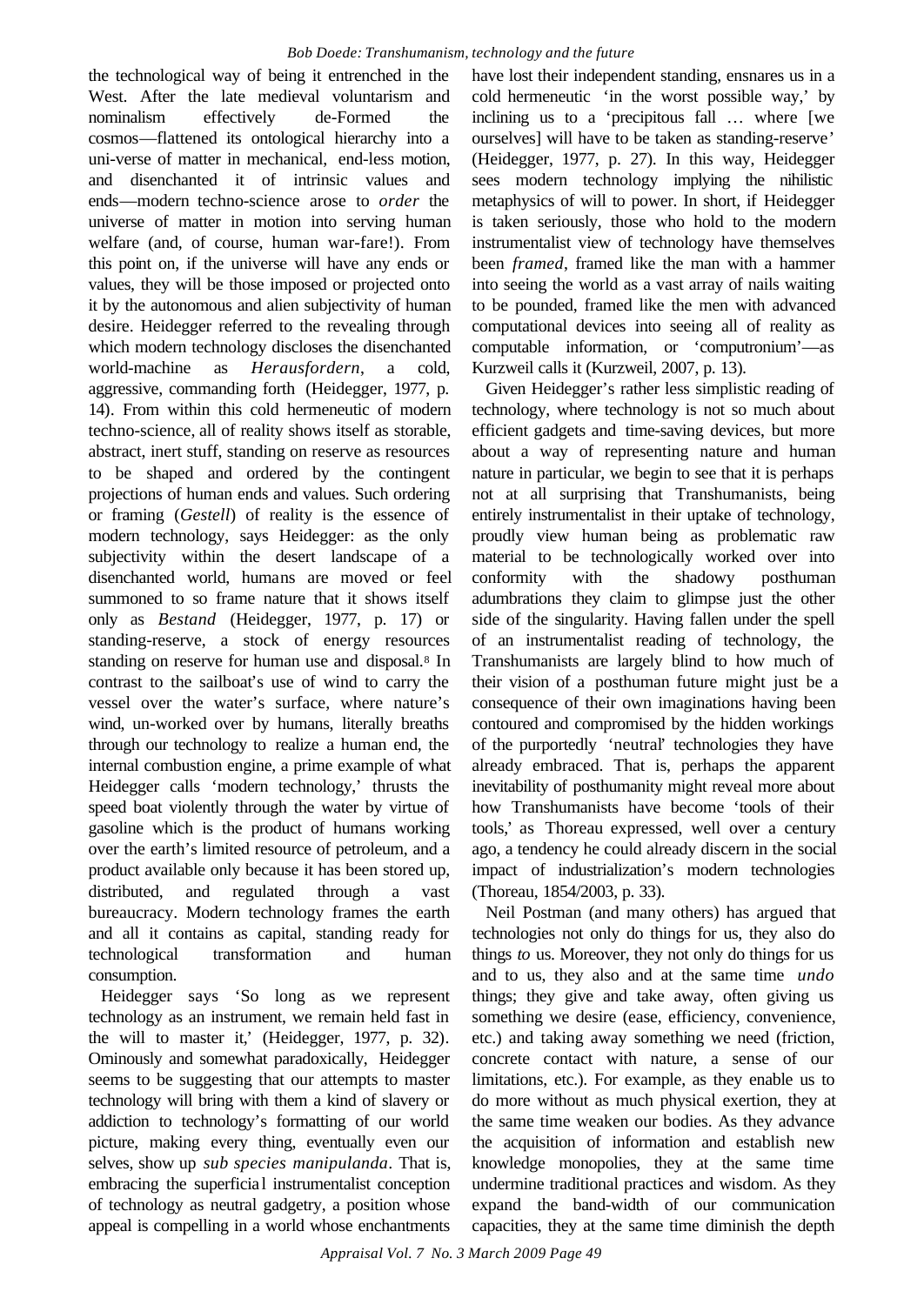of our dialogues and subtly and unconsciously impoverish the meanings of key words we use (e.g., the meaning of 'information' after the computer revolution, or the meaning of 'friend' to an avid Facebook user). As they increase the power and entrench the authority of the rich and enfranchised, they at the same time take away power from and diminish the voice of the poor and disenfranchised. And, perhaps most importantly of all, they conceal what they take away even as they highlight what they give—*and this is why they are always more dangerous than anyone who presumes they are neutral instruments are likely to recognize*. Marshal McLuhan warned that 'unconsciousness of the effect of any force is a disaster, especially a force that we have made ourselves,' (McLuhan, 1962, p. 248). The admittance of any new technology into a culture does not merely add a new item to that culture; it also transforms that culture by changing those who use the technologies, revising their bodies, beliefs, languages, imaginations, communities, and this drastically alters their sense of limitations and possibilities in the world.

Postman maintains every technology 'embeds an ideological bias,' predisposing its users 'to construct the world as one thing rather than another, to value one thing over another, to amplify one sense or skill or attitude more loudly over another,' (Postman, 1993, p. 13). Technologies bring about 'ecological change' (Ibid., p. 18): 'New technologies alter the character of our interests: the things we think *about*. They alter the character of our symbols: the things we think *with*. And they alter the nature of community: the arena in which [our] thoughts develop,' (Ibid., p. 20). On this more nuanced understanding of technology, technology is understood to be a system of psychic and social forces; not merely physical forces that direct nature to procure our goals, but also symbolic forces that incline thought, language, and society in certain directions, effectively reflecting even as it revises something of what it means to be human. New technologies we accept immediately and largely imperceptibly begin to restructure human practices into conformity with the demands of their efficiencies and their ever evolving interdependencies on other and newer technologies, and consequently they will also require new social policies to accommodate and entrench these new practices, all of which will have profound impacts on the type of people we become and the type of communities we inhabit. Technologies don't just re-arrange the world of objects in more efficient ways; they revise our expectations, our beliefs, our perceived needs, changing how we understand ourselves, what we conceive of as a life well lived,

how we relate to others, and therefore bear profound yet rarely noticed political and ethical dimensions.

Steve Talbott offers an interesting perspective on the techno-slavery that Transhumanists proffer as the means to an ultimate liberation. In his wise and deeply insightful book, *Devices of the Soul: Battling for Our Selves in an Age of Machines*, he reminds us that technology originates from us and even from within us. Every technology is an amplification of human potentials, some primarily amplify certain bodily capabilities, and others, as in the case of information technologies, amplify certain mental capabilities, habits, and routines. Think of a hammer for a moment. It's an analogue of our fist with its properties of density and imperviousness to pain greatly amplified. Informationally driven technologies also externalize, mimic, and amplify certain low-level functionalities of our minds that are amenable to abstraction, externalization, and mechanization. A hand-held calculator, for instance, abstracts our basic skills of rule following, symbol manipulation, memorization, and externalizes these abstractions in a complex of hard- and soft-ware whose output amplifies our native calculating speed and memory capacities.

Not only do technologies amplify and reflect back to us aspects of our bodies' and minds' facilities and aptitudes, technologies are also dialectical to their very core. When we *create* tools and technologies, we ingeniously impose our own intentionality on the boundary conditions of matter's physical forces to deflect them to serve our ends, bending nature, as it were, around the inclinations of our nature. But interestingly, when we then turn around and *use* the tools and technologies we have made, these technical effigies of our own minds bring with them, by virtue of their externalized material embodiment, unforeseeable personal and unintended social consequences, i.e., certain ends or biases of their own that impose the demands of their functionality and form on our intentions, subtly bending our nature and that of our communities around their artifactual nature. Consider how the introduction of the automobile has not only transformed global geopolitical relationships, the globe's climate and landscape, and the global economy, but closer to home, changed our cities, suburbs, jobs, communities, and even our own personal senses of freedom, space, and time. Technologies give us more of what we consciously desire while taking from us what we are not even aware of needing, and along the way create new desires that we sooner or later experience as fundamental needs. To put it bluntly, technologies create addictions—perhaps some are positive, others innocuous, but there is no doubt that some are deeply de-humanizing.<sup>9</sup>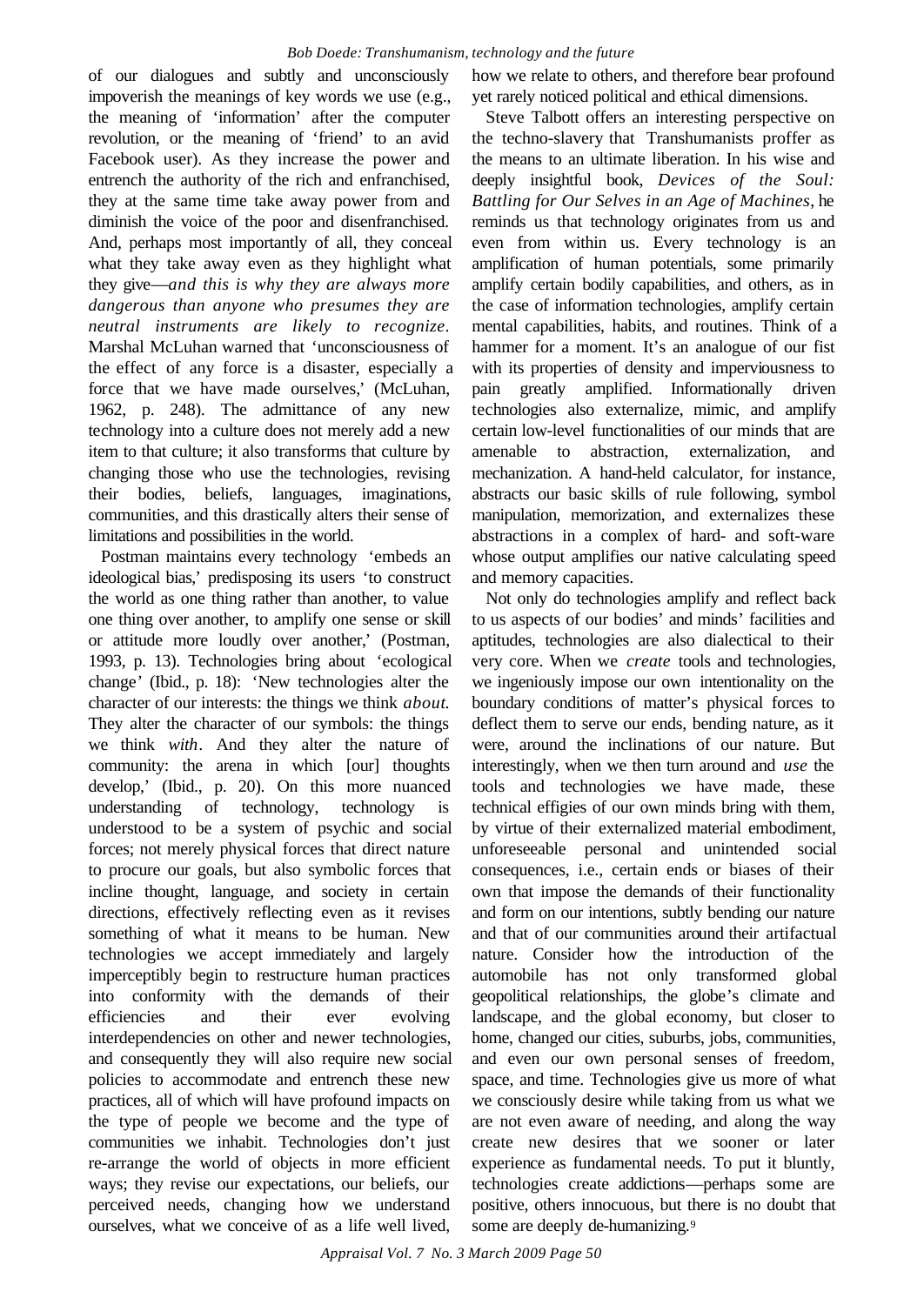Our modern culture is ubiquitously woven through with computing technologies that are externalizations and amplifications of certain mechanical and automatic capacities of human intelligence, what Talbott calls 'devices' of the human mind (Talbott, 2007). The mental capacities that our information age and culture of informatics embodies in its technologies are the qualitatively, expressively, and creatively impoverished habits of mind that, as such, can be captured mechanically by opening and closing transistorized logical gates via voltage differentials to then be reduced to the ones and zeros of machine code. What this means is that we are cocooned in a world that reflects, everywhere we turn, ramped up externalized artifacts of the mechanical features of our own minds; in fact, these devices and the 'closely woven web of programmed logic' (Talbott, 2007, p. viii) they have spun into our lives, have so permeated, imbricated, and implicated themselves in our social, cultural, economic, political, and even religious environments that they are literally determining the rhythms and textures, that is, the *quality*, of our lives—explaining why, as Donna Haraway observes, we have become 'frighteningly inert' in our living (Haraway, 1991, P. 52).

If Talbott is right, and technologies, although embodied in external physical platforms, are nonetheless aspects of us, then technologies are never merely neutral gadgets. They bring into technical union external material forms that vector with their own predispositions and unpredictable biases combined with those aspects of our selves that are most susceptible to mechanical simulation, which means aspects of our lower-selves. And thus, the Transhumanist project of progressively replacing our flesh with more durable and efficient technologies can be read not so much as they propose, *viz*., as the only road to human liberation and to entering higher and potentially immortal orders of posthuman being, but rather as the most devious yet captivating path to sub-humanization the world has yet seen for it is nothing less than an invitation to re-make our humanity in the image of our lower-selves.

It is interesting to put this observation in the context of the traditional humanist project of self-remaking. With roots stretching all the way back to Plato and Aristotle, humanism is an effort of self-discipline, self-forbearance, and the pursuit of deep self-knowledge to bring the rationality, wisdom, and universal intent of our higher selves into harmonious integration with our lower hedonistic passions and selfish instincts—in Freudian terms, placing the Pleasure principle within the constraints of the Reality principle. The Transhumanist enterprise, if Talbott is right, reverses the trajectory of humanism's mission of self-remaking by unwittingly pursuing a policy of engineered intellects, contrived character qualities, and virtual virtues that will technologically enframe our higher self in the designs and devices of our lower self.

# *6. Concluding Reflection: Transhumanism's project of Technological Self-Making in the Sweep of Modern History*

Ever since the rise of modern science in the 17th century, everything non-measurable and/or non-natural has been progressively called into question—either explained away as mythical superstitions or as merely illusions generated by subjective human projections. When the hierarchical and intrinsically normative medieval cosmos was flattened into mere matter in motion, under the cold hermeneutic of emerging modern science, the cozy premodern cosmos was transformed into our modern unbounded uni-verse, having all its qualitative features reduced ultimately to quantitative agglomerations under the deterministic impress of impersonal mechanistic laws, effectively purging the cosmos of inherent values, moral norms, and objective telic trajectories. What this accomplished was, as we have discussed, the releasing of nature into a wholly instrumental register, rendering nature what Heidegger called *Bestand* or 'standing reserve'—mere inert stuff to be shaped, stored, and deflected into the service of human desires. But this ontological reduction which freed science to treat nature as merely resource, also left human experience itself in an obvious interpretive bind: how are we to account for and deal with those undeniable yet non-measurable and apparently non-natural dimensions of our first-person perspective for which there is absolutely no place in a wholly quantitative universe, and what do we do with our deep, irrepressible moral aspirations to meaning and value that are denied legitimacy under this rising scientistic regime of disenchantment? These *aporia* were, however, largely ignored, repressed, or trivialized on the presumption that they would soon be vanquished by the inexorable advancement of natural sciences. Today, however, we are witnessing the return of the repressed. Those repressed moral and immortal longings and immeasurable dimensions of human being that modernity banished from the lifeworld are erupting again, all ramped up and now bearing scientific legitimation as Transhumanism's techno-scientific project of eliminating aging, illness, unsatisfied desires, and even death.

From this vantage, Transhumanism begins to look like an attempt to virtually re-cover the enchantment of reality that modernity literally conjured away. The original, premodern enchantment derived from the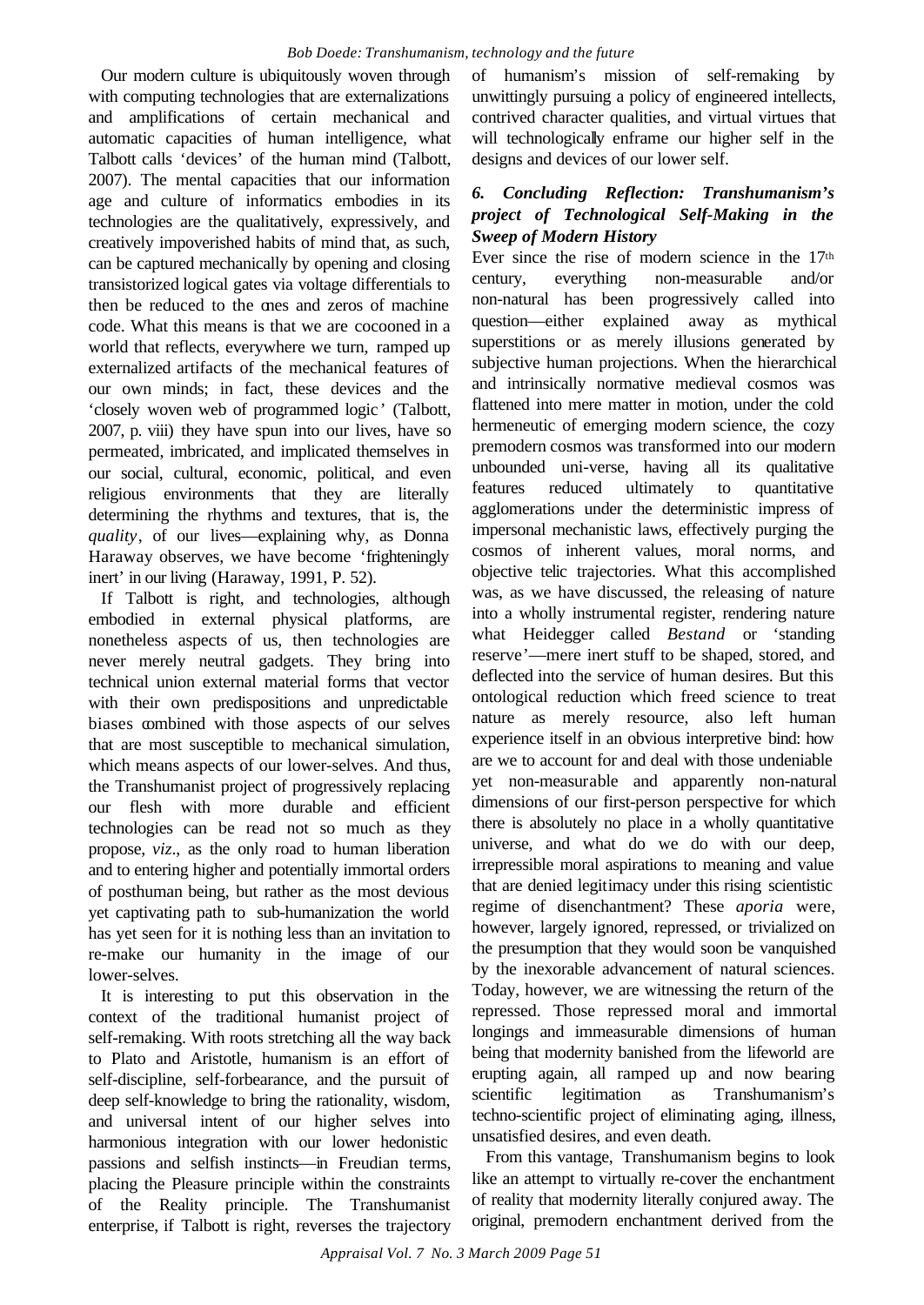Creator's expressing His character via exemplars in matter (creation's formal participation in the divine agency that brought it into being); Transhumanist enchantment will instead derive from the techno-ingenuity of humans capable of encoding their fantasies in silicon circuitry thereby eliminating the 'unchosen' dimensions of their world and their selves. In this categorical refusal of the givens of human existence, they will be launched into a thankless future, a future devoid of any grounds for thankfulness. The Transhumanist project is perhaps one of the last desperate efforts of modernist critical thought to recover the certainty and familiarity of the premodern cosmos, the repudiation of which ironically marked modernity's birth.

I think Transhumanism is all about this ancestral birthmark. Transhumanism enacts a nostalgic narrative of recovery: it wants premodern-like certainty, certainty about its beliefs and certainty about its blessed destination, but it wants it on its own terms: it wants to be the author of this certainty. Transhumanism wants to inhabit a premodern-like world that is familiar, predictable and reasonable, but it wants to be the author of this world. Having embraced modern science's objectivist ideals that leave no place for realities that cannot be quantified, rendered explicit, algorithmic and objective, it faces a disenchanted world, a dead world-machine with only quantities, no qualities, facts with no value, and mechanisms without purpose. Transhumanist aspirations arise from a hunch, long in the making, that Homo sapiens can manufacture on its own terms and through its own means not only the re-enchantment of the world with certainty and familiarity, and with virtual qualities, values, and purposes, but also that it can even give birth to an immortal self by re-engineering itself into the image of its desires and fantasies, finally exchanging its birthmark for a trademark:  $h + TM!$ 

Philosophy Dept. Trinity Western University 7600 Glover Rd. Langley, BC V2Y 1Y1 CANADA Email: Bobd@twu.ca

#### *Bibliography:*

- Bendle, M. F., 'Teleportation, Cyborgs, and the Posthuman Ideology,' *Social Semiotics*, Vol. 12, No. 1, 2002.
- Bostrom, N., 'A History of Transhumanist Thought,' 2005: available online at www.nickbostrom.com
- Fukuyama, F., 'Transhumanism,' *Foreign Policy*, No. 144, Sept/Oct. 2004: 42-43

'Second Thoughts: the last man in a bottle,' *The*

*National Interest*, Summer 1999.

*The End of History and the Last Man,* New York, The Free Press, 1992.

Gardner. J., *The Intelligent Universe: AI, ET, and the Emerging Mind of the Cosmos*, Franklin Lakes, NJ: The Career Press, 2007.

- Glannon, W., 'Decelerating and Arresting Human Aging,' in Gordjin and Chadwick (eds.), 2008.
- Good. I. J., 'Speculations Concerning the First Ultraintelligent Machine,' in *Advances in Computers*, Franz L. Alt and Morris Rubinoff, eds., Vol. 6, New York: Academic Press, 1965.
- Gordijn, B. and R. Chadwick, eds., *Medical Enhancement and Posthumanity*, Springer Science + Business Media, B. V. 2008.
- Grant. G., *Technology and Justice*, Concord, House of Anansi Press Limited, 1986.
- Hannemann, J., 'Search and Destroy*' U. S. Catholic Conference*, January 2006.
- Haraway, D., *Simians, Cyborgs and Women: The Reinvention of Nature* New York: Routledge, 1991.
- Heidegger, M., *The Question Concerning Technology and Other Essays* (trans. William Lovitt). New York: Harper & Row, 1977.
- Hekimi S. and L. Guarente, 'Genetics and the Specificity of the Aging Process.' 2003, *Science* vol. 299.
- 'Interview with Nick Bostrom and David Pearce,' *Cronopis*, 2007.
- Keim, B., 'Brain-Machine Interfaces Make for Tricky Ethics,' *Wired Science*, Feb. 2, 2009.
- Kurzweil, R., 'Ray Kurzweil on How to Combat Aging,' submitted to *Technology Review's* interview with Leonard Hayflick, July  $6<sup>h</sup>$  2009. Available online at: http://www.technologyreview.com/blog/guest/23802/
- 'Forward to James Gardner's *The Intelligent Universe*,' in Gardner, 2007.
	- *The Singularity is Near*, Penguin Group, USA, 2005.
	- 'The Evolution of the Mind in the Twenty-First Century,' in Richards, 2002.
	- 'Are We Becoming an Endangered Species? Technology and Ethics in the Twenty-first Century,' 2001. Available online at: http://www.kurzweilai.net/articles/art0358.html

Lash, S., *Critique of Information*, London, Sage Press,

- 2002.
- Lawton, G., 'The Incredibles,' *New Scientist*, May 13<sup>th</sup> 2006, Vol. 190, Issue 2551.
- Lu, J., et al., 'Light-Activated Nanoimpeller-Controlled Drug Release in Cancer Cells,' *Small*, Vol 4, Issue, 4, March 2008.
- Martin, R., 'Mind Control,' *Wired Magazine*, Issue 13, March 2005. Available online at: http://www.wired.com/wired/archive/13.03/brain.html
- McGee, E. M., 'Bioelectronics and Implanted Devices,' in B. Gordijn, R. Chadwick (eds.), 2008.
- McLuhan, M., *The Gutenberg Galaxy: The Making of Typographic Man.* London: Routledge & Kegan Paul, 1962.
- Meyer, K., 'Amortality' *Time Magazine*, What's Next 2009: 10 Ideas Changing the World Right Now, March 12, 2009.
- Mick, J., 'Conference Examines man and Machine

*Appraisal Vol. 7 No. 3 March 2009 Page 52*

Gelles, D., 'Immorality 2.0,' *The Futurist*, Jan-Feb 2009.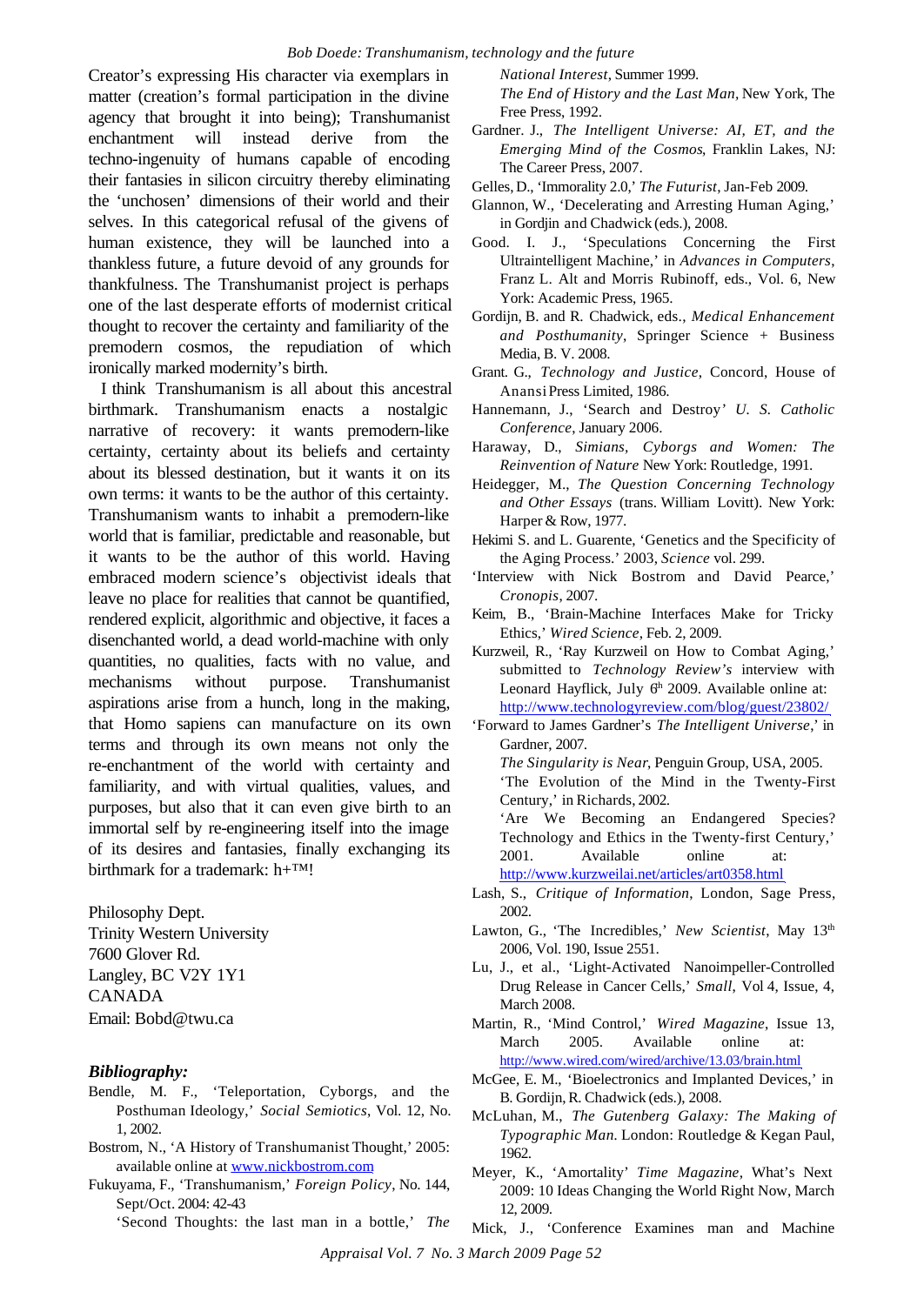Merging: How Tech Will Make Human Brain Obsolete,' *DailyTech*, July 15, 2008. Available online at:

http://www.dailytech.com/article.aspx?newsid=12384

Moravec, H., *Mind Children: The Future of Robot and Human Intelligence*, Cambridge, Harvard University Press, 1988.

*Robot: Mere Machine to Transcendent Mind*, Oxford, Oxford University Press, 1999.

- More, M., 'Letter to Mother Nature,' 1999. Available online at: http://www.maxmore.com/mother.htm
- Postman, N., *Technopoly: The Surrender of Culture to Technology.* New York, Vintage, 1993.
- Richards, J. ed., *Are We Spiritual Machines? Ray Kurzweil vs. the Critics of Strong A. I.*, Seattle, Discovery Institute, 2002.
- Robins, K. and F. Webster, *The Technical Fix: Education, Computers and Industry.* London: Macmillan, 1989.
- Roco, M. and W. Bainbridge, 'Converging technologies for improving human performance: nanotechnology, biotechnology, information technology and cognitive science,' 2003, Dodrecht: Kluwer Academic. Available from:

www.wtec.org/ConvergingTechnologies/Report/NBI C\_report.pdf .

- Russell, B., *Mysticism and Logic*, Garden City, Doubleday Anchor Books, 1917/1957.
- Singer, E., 'The Human Genome: Yours for \$48,000' *Technology Review*, June 11, 2009.
- Talbott. S., *The Future Does Not Compute: Transcending the Machines in our Midst*, Sebastopol, O'Reilly & Associates, Inc., 1995.

'Editor Explores Unintended, and Negative, Side of Technology,' *New York Times* Interview of Steve Talbot by Lisa Guernsey, Nov. 25, 1999.

*Devices of the Soul: Battling for Our Selves in an Age of Machines*, Sebastopol, O'Reilly & Associates, Inc., 2007.

- Thoreau, H. D., *Walden and Civil Disobedience*, New York, Barnes & Noble Books, 2003.
- Vita-More, N., 'The New [human] Genre—Primo Posthuman,' April, 2004; Paper delivered at Ciber@RT Conference, Bilbao, Spain.
- Warwick, K., *March of the Machines: The Breakthrough in Artificial Intelligence,* Champaign, University of Illinois Press, 2004*.*

Wikipedia, 'Respirocyte' http://en.wikipedia.org/wiki/Respirocyte

#### *Notes:*

- 1. 'Transhumanism' is a term coined in the late 1950s by Julian Huxley, and denotes a movement with historical ties to the now defunct Extropy Institute started by Max More and Tom Bell in 1990—'extropy' is a neologism that is intended to mean the opposite of entropy, i.e., negentropy.
- 2. A quip attributed to Yogi Berra, the famous New York Yankee's catcher (later to become the New York Met's

coach) and renowned craftsman of aphorisms.

- 3. 'The future enters into us in order to transform itself in us long before it happens,' Rainier Maria Rilke, *Letters to a Young Poet*, trans. M.D. Herter Norton, revised ed. (New York: W. W. Norton, 1934), 65.
- 4. Ray Kurzweil admits that there is no absolute protection against the misuse of strong AI, but he is convinced that 'maintaining an open free-market system for incremental scientific and technological progress, in which each step is subject to market acceptance, will provide the most constructive environment for technology to embody widespread human values' (Kurzweil, 2005, 420).
- 5. But just in case the unthinkable were to overtake them (i.e., they actually die), they, like their elderly forebears, are hedging their bets with **Alcor** cryogenic-suspension contracts—for \$120,000 one can have one's whole body cryogenically frozen or, if one is on an strict budget, one can have one's head put on ice for a mere \$50,000! After all, why worry about the body (it's just jelly!) when the *real* you supervenes upon the brain's neuronal pathways and patterns.
- 6. Already since the practice of prenatal genetic screening and diagnosis (PNSD) has become routine prenatal medical care in the US, prospective parents who elect to forego it, are viewed as socially and parentally irresponsible to the point that it is not uncommon to have HMOs refusing treatment to special needs children on the grounds that the children's malady was a preexisting condition that the parents could have prevented via abortion had they not refused the services of prenatal screening (Hannemann, 2006, p. 16).
- 7. According to a 2005 report from the International Energy Agency, over 1.6 billion people (about ¼ of the global population) have no access to electricity today. This does not speak well for the idea that Transhumanist enhancements will be democratically distributed, despite the fact that Transhumanist always speak in the first-person plural, as if speaking for humanity in general. They, in fact, are really speaking for a small minority of the affluent and technologically empowered classes of the US and others of the global North. In the US, there are over 46 million without medical insurance, while others spend 1 billion a year on baldness remedies! Already the pharmaceutical companies are famous for their part in the have/have not divide: 'Millions in Africa and elsewhere who are dying from AIDS in the face of the scientific failure to develop a cure or even affordable treatment, or who stagger along legless and maimed from landmine explosions and high-tech wars, might have different views about the power of technology,' (Bendle, 2002, p. 51).
- 8. In a passage from George Grant's *Technology and Justice*, a text heavily indebted to Heidegger's meditations on technology, he expresses clearly what Heidegger hints at only obscurely: 'When we represent technology to ourselves as an array of neutral instruments, invented by human beings under human control, we are expressing a kind of common sense, but it is a common sense from within the very